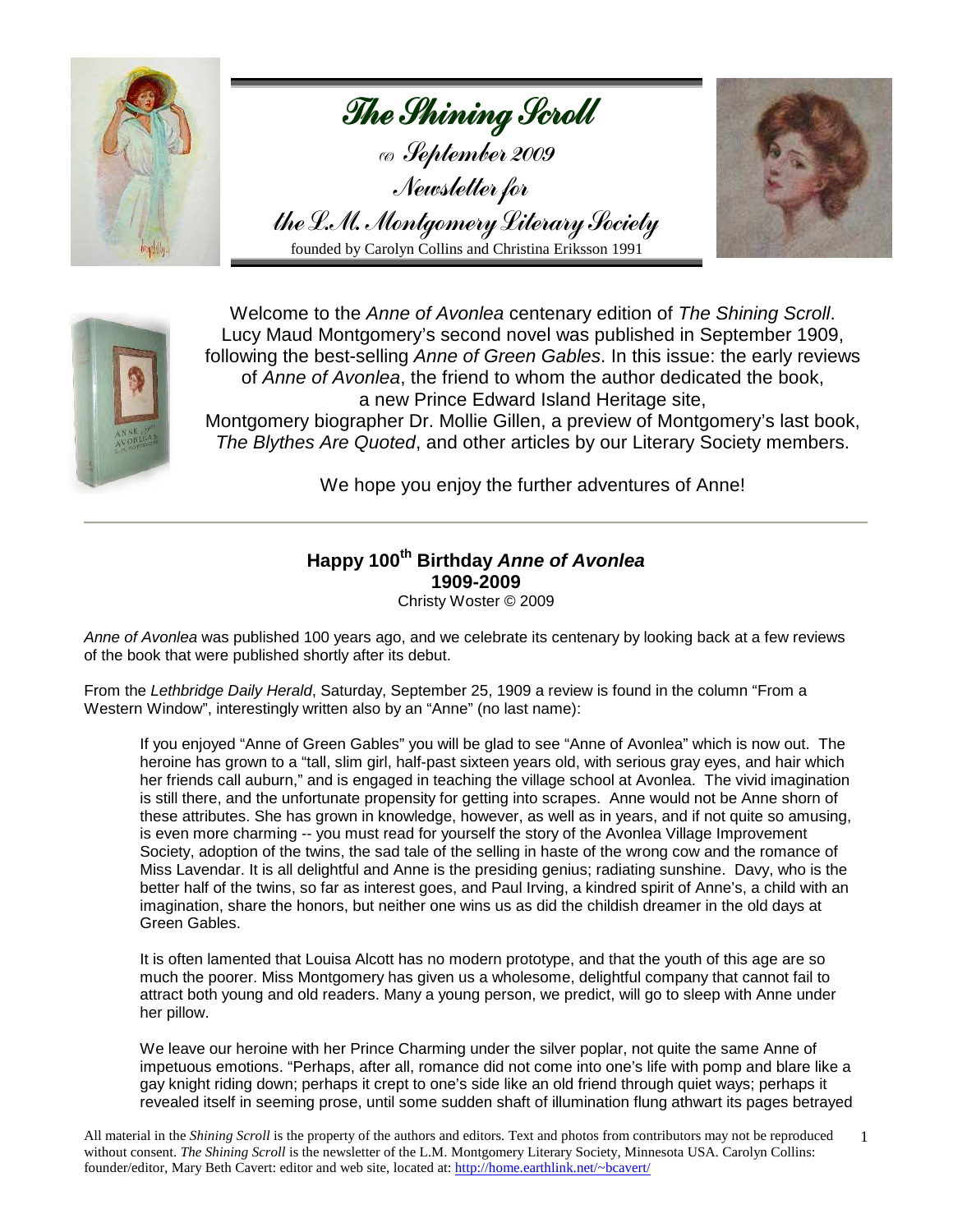the rhythm and the music; perhaps–perhaps–love unfolded naturally out of a beautiful friendship, as a golden-hearted rose slipping from its green sheath." And so we say goodbye to the young girl who has crept into our affections, and hope that her fairy godmother may have good things in store during the coming years at college -- and afterwards."

The writer of this column was becoming quite a fan of L. M. Montgomery, it seems. She had done a review of Anne of Green Gables in her column of April 2, 1909, where she writes, "The character of Anne herself is done delightfully; and we wish there were more of her kind to brighten up this dull old world."

Another review from The Waterloo Evening Reporter of January 28, 1910, leaves one to wonder if its author, Arthur E. Weld, really read the book very carefully (For instance, why did he refer to Montgomery as "Mr.," where did he came up with a "drove" of cattle, and how did he mistake "Paul" for "Davy"?):



Those who made the acquaintance of "Anne of Green Gables" will be pleased to find their old acquaintance in "Anne of Avonlea", which is written by L. M. Montgomery and published by the L. C. Page company of Boston. "Anne" is a very picturesque character who made many friends during her earlier appearance. She is still the same demure little lass, always willing to do something for others to help make their tasks lighter and life brighter.

This time Anne is found as the teacher of a little school at Avonlea, where her patience is often tried by the pupils who possess a stronger inclination toward mischief than education. But she is always the same little Anne of the long ago, cheerful under all conditions, -- a bit of cheer and an inspiration for those with whom she comes in contact.

In the opening chapters of Mr. Montgomery's book the heroine is found as a cattle herder during school vacation. In her drove was one cow that gave considerable trouble by breaking down fences and invading the corn field belonging to a bachelor neighbor. This particular man was somewhat of a grouch and Anne feared the consequences of too many invasions by the bovine, and decided to sell the troublesome animal.

One morning shortly after Anne had discovered the fences down again she was hailed by a stockman who offered to buy some of the cattle. Anne was only too glad to dispose of the invasionist and accepted the money for her before either made a close inspection. When they came to transfer the property, Anne found to her consternation she had sold the bachelor's cow instead of her own.

After a long scance with her conscience, the little school teacher decided the best thing to do under the circumstances was to go to the neighbor and make a clean breast of the whole affair. She feared the wrath that she expected to be visited upon her but to her surprise her explanation and apology was accepted amicably. This little incident tended to bring about a friendship between the two that proved mutually advantageous upon future occasions.

Paul Irving, Mr. Montgomery's new find, furnishes the comedy for the book. He is a little fellow of six years who with a twin sister was left an orphan and adopted into the family of which Anne was a member. The mischief that Paul does not think of is not worth recording.

One day Paul's little sister came up missing and search through the house and nearby premises failed to disclose her whereabouts. Paul was questioned as to what had become of his sister and he professed absolute ignorance. He joined in the hunt and seemed much put out because she could not be found. At last Anne visited the bachelor's house to learn if he had seen the little wanderer. No one was at home and Anne was starting on her return when she was attracted to a shed by the sound of a person crying. There sat the little tot on a keg of nails where she had been placed by her mischievous brother who had barricaded her within.

Paul's quaint sayings enliven the story throughout and cause many a hearty laugh. One night when he was put in bed without his supper because he had been naughty, which by the way had grown so frequent that he did not miss the meal, he informed Anne that his aunty was a story-teller. Anne wanted to know why and he replied that she had told him that something dreadful would happen to him if he did not say his prayers every night. He said he put her statement to the test by failing to pray for six whole nights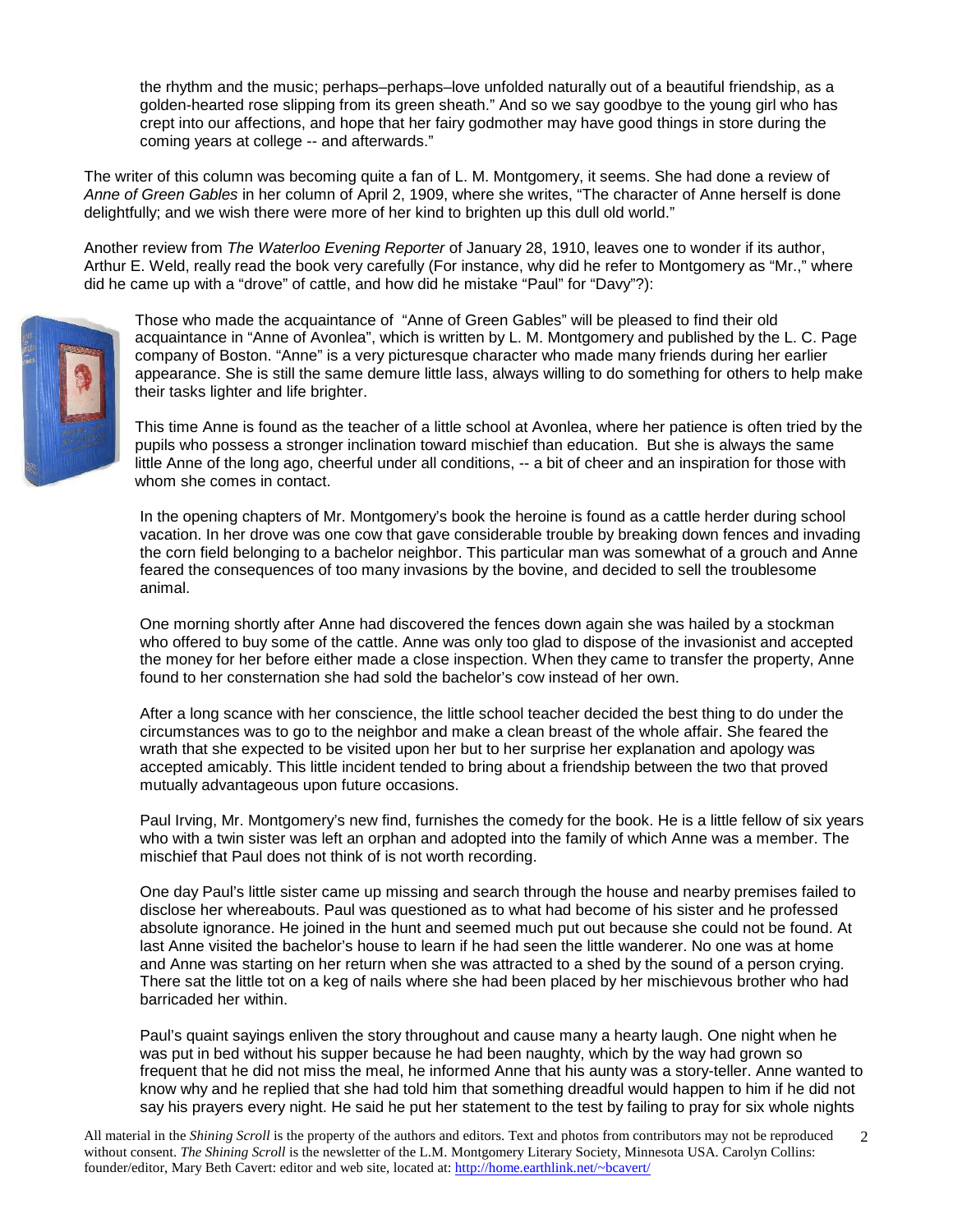and nothing dreadful had occurred to him. This is only an instance of many that show the serio-comic strain in the story of "Anne of Avonlea".

This review seems to end rather abruptly, but I sense the reviewer didn't read the entire book, maybe not even much of the book, in fact maybe he hadn't read it at all. Perhaps someone just told him a bit about it.

# **The Author of Anne of Avonlea "A Nice Little Tale With a Nice Little Heroine and a Nice Little Moral"**

By Christy Woster © 2009

As an avid collector of L. M. Montgomery you never know what you will come across as you search for her stories and poems. My daughter Emily and I were doing some browsing of old periodicals at the Illinois State University Library, recently. Emily is in working on her PhD at ISU and lives in Bloomington, Ill, and I occasionally visit her and spend some time in the library. There I found issues of the Zion's Herald on microfilm.

The Lucy Maud Montgomery: A Preliminary Bibliography documents that in the October 6, 1909, edition of the Zion's Herald, Maud had published a short story entitled "A Narrow Escape" and a poem, "On the Hills", but as I was reading this issue I found that there are also two other articles in this paper that are not mentioned in the Bibliography.

One of the articles is entitled "The Author of Anne of Avonlea" and gives us some insight into Montgomery's publishing history with the Zion's Herald along with the creation of Anne of Green Gables:

Several years ago -- twelve or more, possibly -- as the editor of the Family Department of the Herald was sorting her exchanges, she accidentally came across a manuscript in an ordinary newspaper wrapper, which had been thrown into the paper basket by the editor-in-chief on the natural supposition that it was only one in the weekly avalanche of papers and pamphlets. On examination it proved to be a poem, neatly type written, sent from Cavendish, P. E. Island, and signed "L. M. Montgomery". "Oh, dear! Another poetry fiend!" sighed the Family Department lady, but conscientiously began the perusal of the verses. The first few lines, however, made her "sit up and take notice," exclaiming: "Ah! Here is a fresh note, something sweet and unhackneyed -- real poetry, in fact. But who is L. M. Montgomery -- man or woman, young or old, married or single?" Though intuition insisted on youth and the feminine gender, nevertheless a state of mystification prevailed until the publication last year of Anne of Green Gables, when a picture of the author in a literary magazine showed L. M. Montgomery to be a remarkably charming young woman. Since that first poem the pages of the *Herald* have been enriched every year by delightful stories and verses from the pen of this gifted writer. On the publication of her first book last winter she won immediate and deserved recognition as an author of superior attainments; and everybody fell in love with Anne of Green Gables.

Miss Montgomery was born at Clifton, Prince Edward Island, Canada, where her father was a merchant. Owing to the death of her mother when she was only a few months old, she was brought up by her maternal grandparents in Cavendish, P. E. Island -- a seashore farming settlement, much like the "Avonlea" of her book. She attended the "district school" there until she was seventeen, then went to the Prince of Wales Academy in Charlottetown for a year. After this she taught a year, and then took the freshman year at Dalhousie College, Halifax. She taught two more years. Then the death of her grandfather made it necessary for her to stay at home with her grandmother in Cavendish, and she has lived there ever since.

Her literary work began very early. As far back as she can remember she wrote stories and verse for her own amusement. Her first plunge into the sea of journalism was taken when she was at Prince of Wales, when she wrote a poem, "To a Violet", and it was accepted by an American household magazine. In referring to this she naively says: "I was given two subscriptions to the magazine as payment -- and that was quite all the verses were worth."

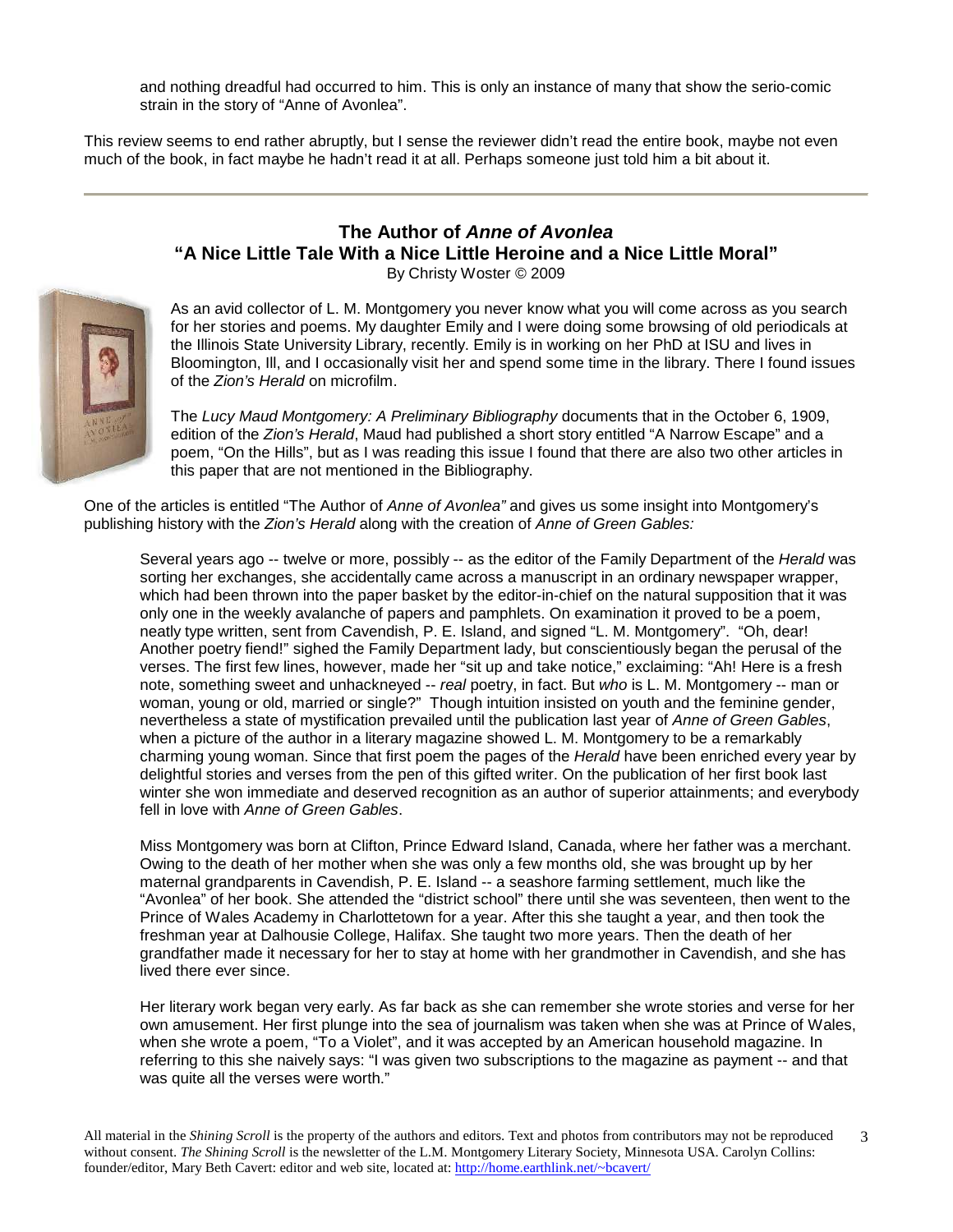From that until about three years ago Miss Montgomery has been writing fiction and verse for the magazines and religious papers. In answer to an inquiry as to how she came to write Anne of Green Gables, she says: 'Three years ago the editor of a Sunday school weekly asked me to write a short serial of about seven chapters for his paper. I looked through an old notebook and found a faded entry, jotted down many years before: 'Elderly couple apply to orphan asylum for a boy. By mistake a girl is sent them.' I thought this would do for the foundation of my serial. I blocked out a few chapters and hunted through my notebook of 'workable' incidents. I intended to write a nice little tale with a nice little heroine and a nice little moral; and if I had had time to go at it at once, that is likely all it would have been, and 'Anne' would have begun and ended her career in the pages of the Sunday school weekly. But I did not have the time, and in the weeks that followed I 'brooded' the tale in my mind. 'Anne' began to expand in such a fashion that I soon saw I could never confine her career to a seven-chapter serial. It is really a mistake to say I 'created' Anne. Like 'Topsey' she 'growed' of her own accord, and I seemed simply to watch and describe that growth. The result was, Anne of Green Gables.' In connection with this sketch and a review of her new book, Anne of Avonlea, we present a poem and a story by Miss Montgomery, both of which will richly repay reading.

The writer of this piece is not credited, but obviously he or she enjoyed the verse and stories of Montgomery. Montgomery's explanation of how she came to write Anne of Green Gables echoes what she wrote about the creation of Anne in her journal entry of Friday, August 16, 1907, but she expands on her explanation with the fact that she did not have time to write the seven chapter serial, and if she had made the time, the book would have never been written. Instead she "brooded" about the story, and she explains that she did not "create"Anne, but instead that Anne grew and became a character on her own. With Montgomery as Anne's biographer, Anne of Green Gables certainly became so much more than a "nice little tale, with a nice little heroine".

The other article in this edition of the Zion's Herald is a review of Anne of Avonlea found on page 1265. The review gives quite a lengthy synopsis of the book and ends with this observation:

There is no end to the quotable things in the book. And it is all so bright and sweet and wholesome, and so sensible and so natural, too! Anne is no impossible being, and her adventures and experiences are all of the most ordinary, everyday character. Or, if falling through the roof of a duck house and sticking there till some one came to chop her out is not exactly an ordinary adventure, it is at least one which might happen to any one who saw fit to climb on a duck house roof. Every reader will want to know more about Anne -- about her college days, and about that romance hinted at on the last page. Anne liked Gilbert Blythe and thought him very handsome, but he was not in the least like the ideal of her romantic dreams - - "tall and distinguished looking, with melancholy, inscrutable eyes." Gilbert, however, never had any doubt that Anne was exactly like his ideal. And the thought came to Anne at last that "perhaps, after all, romance did not come into one's life with pomp and blare, like a gay knight riding down; perhaps it crept to one's side like an old friend through quiet ways; perhaps it revealed itself in seeming prose, until some sudden shaft of illumination flung athwart its pages betrayed the rhythm and the music; perhaps-perhapslove unfolded naturally out of a beautiful friendship, as a golden-hearted rose slipping from its green sheath".

Zion's Herald was first published in Boston beginning in 1823 and was one of the oldest Methodist weekly magazines. It changed its name several times over the years and covered religious controversies and news of Methodist missions and church history. There were departments for women and children, with a family department, children's stories, book reviews, short sermons and poetry among other political and church news. Montgomery published over seventy different poems and stories in the Herald over a period of almost two decades. Several of her poems were printed on the front cover of the paper. Montgomery does not mention her thoughts on this edition of the Zion's Herald in her published journals, but she must have been very pleased that not only were a poem and short story of hers published in this periodical, but also such a positive review of Anne of Avonlea along with a complimentary sketch about her and her work. How fortunate for readers that Montgomery did not find time to write her seven-chapter serial about Anne Shirley and that instead Anne grew into a character who has transcended time, generations and cultures.

 $\sim\sim\sim$ Zion's Herald. Boston: October 6, 1909. Pages 1264-1267.

Russell, Ruth Weber and D.W., and Rea Wilmshurst. Lucy Maud Montgomery: A Preliminary Bibliography. Waterloo: University of Waterloo Library, 1986.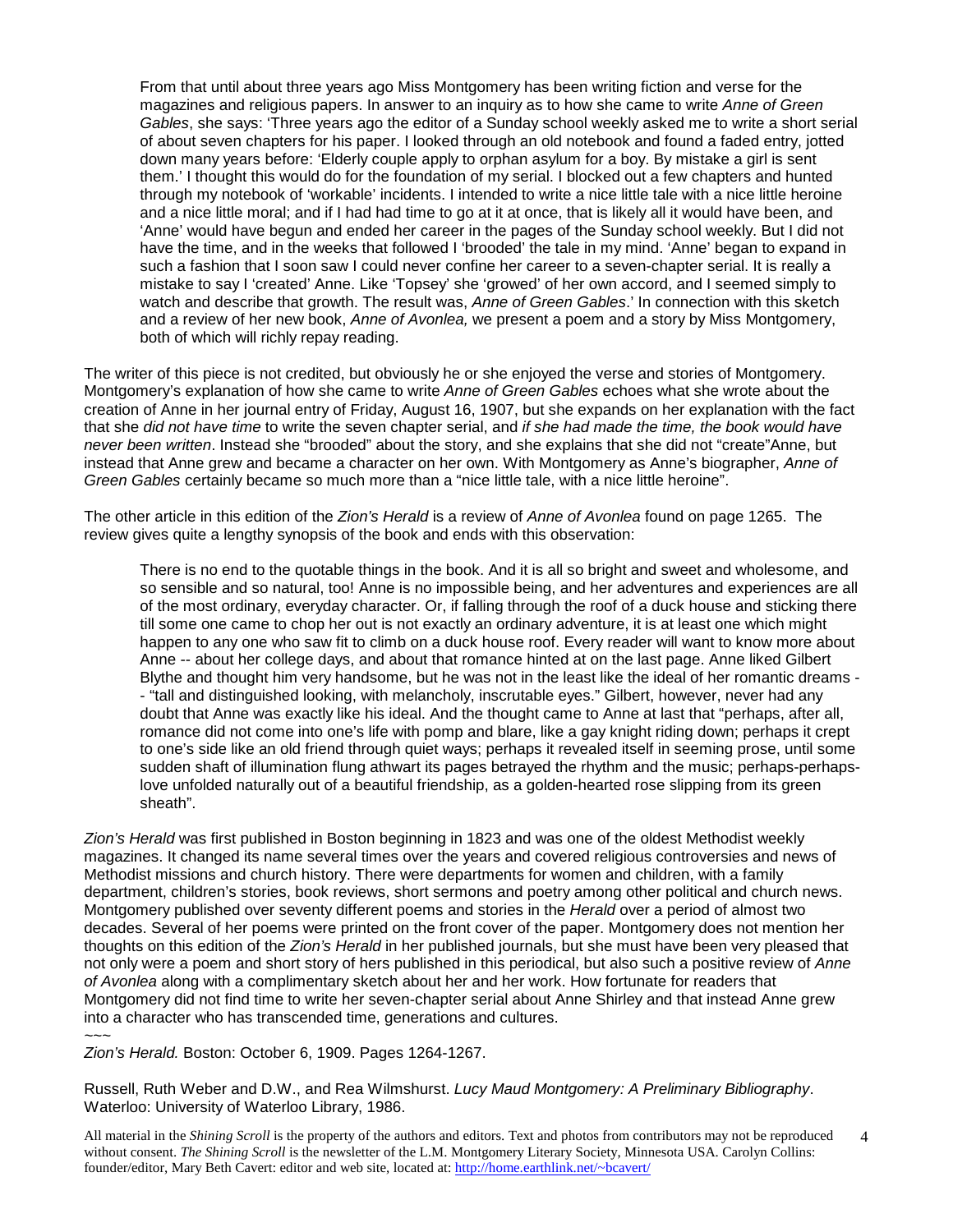# **Harriet Gordon Smith and L.M. Montgomery The Careful Ways of Duty**

Mary Beth Cavert © 2009

When a narrative history about a person is missing, the story defaults to a construction stitched together from genealogical dates, newspaper fragments, and census transcriptions. This is the case with Harriet Gordon. Her letters from L.M. Montgomery did not survive and Montgomery's letters from her were destroyed along with all of the author's other correspondence. Harriet Gordon's descendents do not know her story and now I return it to them with as much relevant detail as I can locate. I hope that they can sort out each person from all the Hatties, Gordons, and Smiths listed here. The subheads used in this article are chapter titles from Anne of Avonlea.

A shorter article about Harriet Gordon appeared in Kindred Spirits Magazine in 1994. To read Montgomery's full recollections about Harriet Gordon see The Selected Journals of L.M. Montgomery (vols. 1 - 3) edited by Rubio and Waterston, as well as The Gift of Wings by Mary Rubio. More references to Gordon's Cavendish years appear in The Years Before Anne by F.W.P. Bolger. To learn more about Anne of Avonlea, read Elizabeth Waterston's Magic Island and Elizabeth Epperly's The Fragrance of Sweet Grass.

TO MY FORMER TEACHER, Dattie Gordon Smith, IN GRATEFUL REMEMBRANCE OF HER SYMPATHY AND ENCOURAGEMENT

Lucy Maud Montgomery started to work on her second novel (which she named The Later Adventures of Anne) at the request of her publisher, L.C. Page, a year before Anne of Green Gables was published. In the spring of 1907, neither Page nor Montgomery had any idea how immensely popular Montgomery's first book would be -- as Carole Gerson explains, "… the second Anne book, Anne of Avonlea, was generated not by the clamour of enchanted readers," but because the publisher appreciated the marketability of series books. Part of Anne of Avonlea features Anne's experiences as a new and enlightened schoolteacher in her own community of Avonlea where her "rose-tinted ideals," shaped by her years as a student with the flawed Mr. Phillips and the inspiring Miss Stacy, are put to the "Jonah day" test.

L.M. Montgomery's own trials with teachers and students provided her with ample material for Anne's dutiful pedagogy in the Avonlea school. When the typescript for Anne of Avonlea was finished in 1908, she wrote the dedication page to Hattie Gordon Smith, her own teacher in Cavendish nearly 20 years earlier. It was there " ... in that old brown desk in school,"

April 8, 1907

Miss L.M. Montgomery Cavendish, P.E. Island

Dear Madam: --

We take pleasure in advising you that our readers report favorably with regard to your girls' story "Anne of Green Gables", and if mutually satisfactory arrangements can be made, we shall be glad to add the book to our next season's list.

 ... We shall be glad also to hear of your plans with regard to future writing, and take the liberty of suggesting that if you are not otherwise at work, it might be a good idea to write a second story dealing with the same character.

Yours sincerely, L.C. Page & Company

that Montgomery dreamed her dream of writing a book and she was indebted to Miss Gordon for "the sympathy and encouragement she always showed me." Montgomery was fortunate to have attended a school where she was taught well and treated fairly by a teacher who was a role model and a friend. The gifted teacher arrived in Cavendish at just the right time for the impressionable fourteen-year-old Maud Montgomery, who was ready for serious studies.

## **A FULL-FLEDGED SCHOOLMA'AM**

Education was valued in the Cavendish community. The highly literate emigrant Scots brought to Prince Edward Island an intellectual pride and a tradition of good school systems and teacher training. By 1825, Prince Edward Island enacted legislation to fund schools across the Island -- eventually there were approximately 475 schools set about three miles apart. Teaching was one of the few professions that were considered suitable for intelligent young women from "good" families. It was respectable work and did not require the expense of a college education. Married women could not teach, although married men could, and men's salaries were higher than women's salaries. Each school had a Board of three who were responsible for finding a teacher who was qualified to teach "Reading, Writing, Arithmetic and to be of decent character."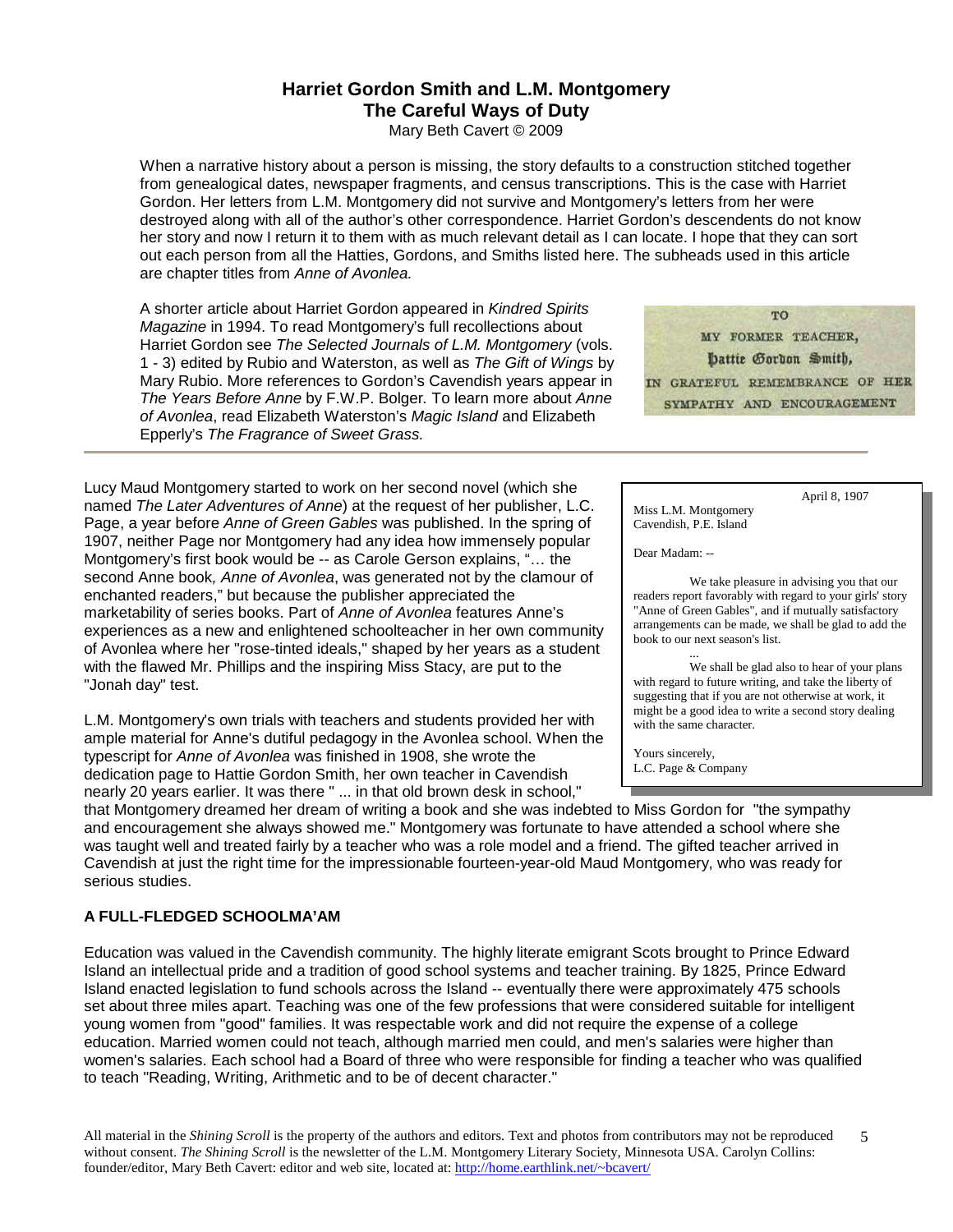It was not unusual for the teacher's term at Cavendish School to last a year or less as good teachers were hard to find and harder to keep. Prospective teachers had to earn a second-class teaching license by passing exams in one year of study at a teacher's preparation school like Prince of Wales College, or take the two-year course and exams for a first class license and earn a slightly higher salary. New teachers could take charge of a school as early as age sixteen, the same age as their older students. Montgomery's salary at her first teaching assignment from October 1, 1894 to June 30, 1895, was \$139.58.

Miss Montgomery taught in three PEI communities in the twelve years before she wrote Anne of Avonlea. She spent a year of happy college life at Prince of Wales College in 1894 followed by two exhausting weeks taking her college exams and then one more week of license exams -- "a very barbarous custom." The license exams were very difficult and only "an absurdly small percentage [of candidates] passed."

She took charge of her first school at age twenty-one in Bideford. It was a pleasant experience -- she enjoyed living with Reverend and Mrs. Estey at

the Bideford Parsonage, enjoyed her social life with her second cousin, Will Montgomery, and enjoyed teaching, in spite of the students' irregular attendance and their closeness in age. The Belmont school in 1896, was less desirable -- it was located on a bleak hill with no pleasant walking paths, the work was strenuous, her farmhouse was cold and she agreed to an awkward engagement to the suitable, but sparkless, Edwin Simpson. The following year she taught in a third school, in scenic Lower Bedeque. It was like home for her, only better. She felt she had lived there all her life, her students were bright and there were only fourteen of them. She was included in a busy social circle with many young people. Maud ended her engagement with Simpson while she boarded with the Leard family and fell in love with one of their sons, Herman. However, the death of her grandfather Macneill in March 1898 ended her teaching career and romance and she returned to Cavendish to care for her grandmother.





These years as a teacher helped Montgomery understand the work ethic, the dedication and shortcomings of her own teachers. When she finished writing Anne of Avonlea, it was natural for her to look back on her own school days and select her only mentor for the book dedication.

**~~~** 

Her Aunt Emily escorted little seven-year old Maud, who lived with her grandparents, to the Cavendish school for the first time. In the six years before Hattie Gordon arrived, Maud had seven teachers. She listed all of them in a lengthy autobiographical journal entry on January 7, 1910. She noted, "Time was then reckoned in Cavendish by the year of the reigning pedagogue, much after the fashion of ancient Rome with her consuls."

Her first teacher was Kaye Ross who thrilled her by blessing her with her first compliment: "This little girl reads better than any of you, although she is younger and has never been to school before." He was followed by George Simpson, and then by a man named Lamont (with red hair, red whiskers and a wife) who tried to make her memorize math formulas. William MacKay stayed for six months and boarded at the Alexander Macneill farm, Maud's home. Next came Mr. Fraser, who was the same age as the older boys (whom he could not control) but he was kind to the "little folk." It was during the era of Mr. Fraser that Maud started to remember more of the details of school life -- especially the first time she took written exams. He left when she was almost ten years old. For the next three years, her teacher was James McLeod. She didn't like him very much because he disciplined ineffectively with physical punishment. This, however, did not prevent all of the girls in the class from shedding tears of sorrow when he left.

Then the trustees hired a female teacher for the first time. Her name was Izzie Robinson and she boarded with the Macneills. Grandfather Macneill teased and insulted the teacher, who had no sense of humor, and the tension between the two was unpleasant and vocal. Miss Robinson carried resentments into the classroom where she humiliated Maud with her sarcasm. As a result, Maud stayed with her Aunt Emily in Malpeque for about three months and was kept out of school until Miss Robinson left the following New Year. It was a very happy Maud who returned to her friends and school in 1889 and could start out with a clean slate and a new teacher, named Miss Gordon.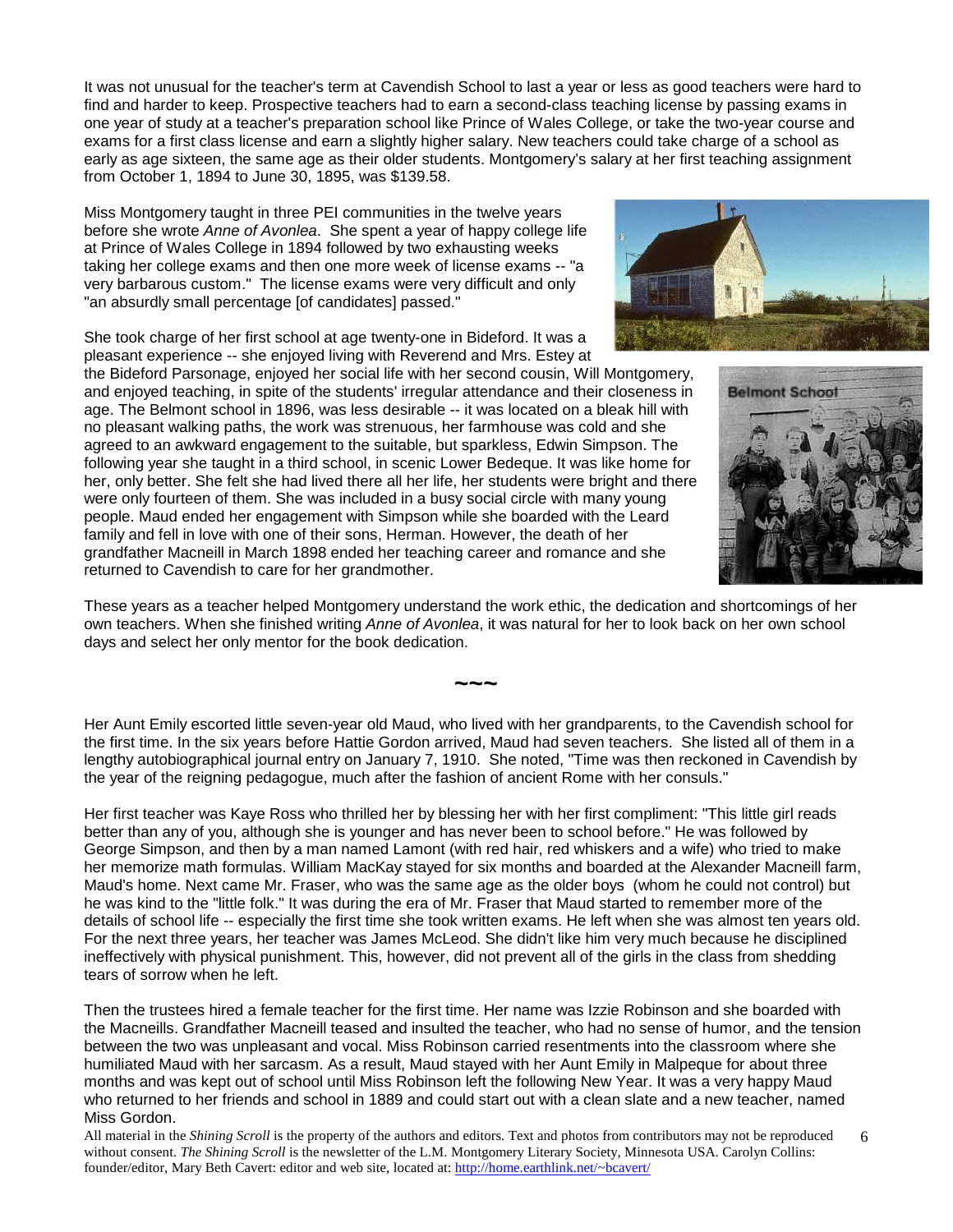#### **POETRY AND PROSE**

Miss Harriet L. Gordon was born in 1864 in New Perth, Prince Edward Island (near Georgetown, about 56 miles from Cavendish). Like Montgomery's Macneill and Montgomery relatives, Hattie's family became well-remembered immigrants; her grandfather was also an Island politician. Her parents were the grandchildren and great-grandchildren of the "Brudenell River pioneers" (James MacLaren and his daughter Christian(a) and her husband Donald Gordon), who emigrated from Scotland's Blair Atholl parish, Perthshire, to the Island in 1803. Her family tree is peppered with other Scottish pioneer names as well -- Macdonalds, Stewarts, Robertsons, and Camerons.

She was one of the first women to enter the licensure classes at Charlottetown's Prince of Wales College in 1879, at age fifteen. She earned a second-class teaching license and took charge of the 45 students in the Cavendish school in 1889 when she was 25. Hattie boarded with the Robertsons on the farm next to Maud's uncle, John Macneill, not far away from the schoolhouse by the cemetery.



In the new teacher she found another true and helpful friend. Miss Stacy was a bright, sympathetic young woman with the happy gift of winning and holding the affections of her pupils and bringing out the best that was in them mentally and morally. Anne expanded like a flower under this wholesome influence … Anne of Green Gables 1908, 265.

Maud immediately liked her hard-working teacher with the pretty "wavy golden hair," and loved doing the assigned written compositions every week. Sometimes Miss Gordon selected the topic of the compositions, like "Cleopatra," and sometimes the advanced classes chose their own. Maud and her friend, Nate Lockhart, [see The Shining Scroll 2004: "Whatever Happened to Nate Lockhart?"] were considered the best writers of their class and were the teacher's favorites. In fact, their friendship was the source of jealousy and quarreling among their classmates. It eventually required the intervention of Miss Gordon -- her "genius for ferretting" and persistence in keeping an orderly school were highly respected by her Cavendish scholars. "I had begun to hope that Miss G. intended to let the matter blow over without further investigation; but evidently she is not one who will turn her back after putting her hand to the plough ... she ought to have been a criminal lawyer."

The complaints that fifteen-year-old Maud and Nate were friends who talked, wrote notes and took walks embarrassed Maud but undoubtedly amused Hattie -- "Miss Gordon looked rather blank. I think she had been expecting to hear that Nate and I broke all the Ten Commandments all at once every day." But the issue was settled with her judicious pronouncement that "I have never thought that either Maud or Nate required watching, nor do I think so now."



Maud and her friends tested "Miss G's" patience even further in the spring when they conspired to leave the room, one at a time, to enjoy a beautiful April day. But Maud would rather be in school than out of it. The events that Miss Gordon organized, the standard of performance that she expected, and the camaraderie she nurtured made the days in the Cavendish school the happiest of Montgomery's childhood. Maud associated Miss Gordon with a golden era in her own life and admired her at a time when she needed a supportive and responsive adult. Reflecting back on her school years in January 1910, Montgomery wrote several paragraphs about her teacher:

"Her face was not at all pretty but it was striking, and she had a peculiar and interesting smile. She had a very quick temper, easily roused by trifles, but she seldom voiced it. It was betrayed only in her suddenly crimsoning face and ominous silence. But it passed as quickly as it came. She was never sarcastic or vindictive. She made some mistakes as we all do, but they were not of the kind that last or rankle …

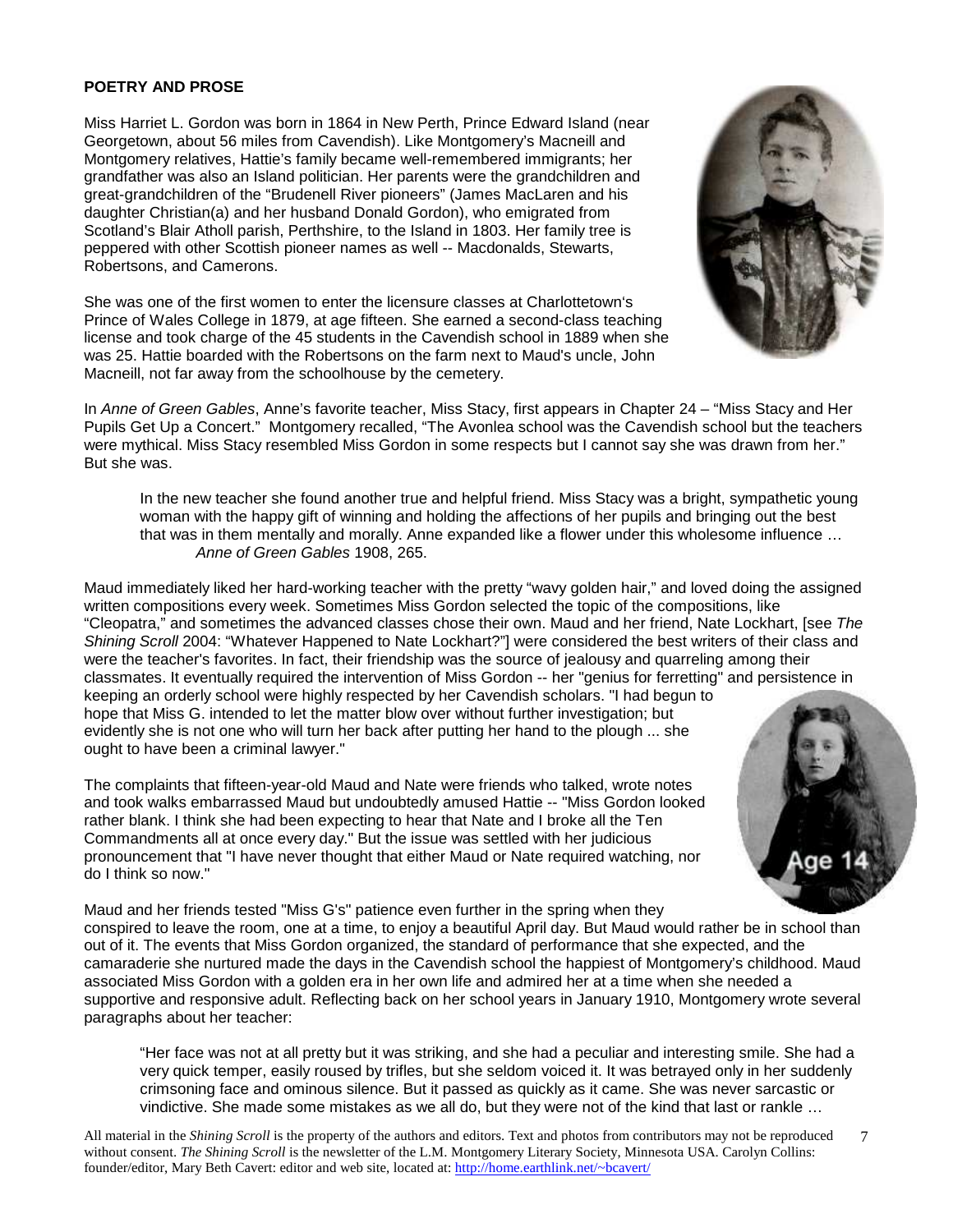Hattie Gordon … was not faultless; but she was a lady, which Miss R. was not, and she had a certain stimulating personality which I have never found in any other teacher. She had the power of inspiring a love of study for its own sake and of making the dry bones of the school routine alive with interest.

## **A GOLDEN PICNIC**

Miss Gordon made learning fun and Montgomery enjoyed preparing for the winter and spring exams and rehearsing concerts of songs and dialogues. "All these little festals of ours, our concerts, practices, picnics and games, tend to make the tie closer." Every week the students were required to give recitations, which most students dreaded. Maud, with a formidable "flexible memory" viewed this valuable training as a "dramatic joy." It was under Miss Gordon's "watchful eye" that she first learned Latin, her favorite course in her university days. Miss Gordon encouraged Maud to perform in concerts and Literary Society meetings and was Maud's advocate when her grandparents disapproved of her participation.

Maud Montgomery's first public recitation ("The Child Martyr") took place on November 22, 1889, for the Cavendish Literary Society. She was very nervous, but did well. Miss Gordon whispered her congratulations as soon as she sat down and Maud always remembered her proud smiling face and generous compliments. At the end of the school year in June, the scholars made their teacher proud again – Maud played "The Swedish Wedding March" and recited "The Schoolmaster's Guests." The Island paper, the Daily Patriot, reviewed the performance favorably on July 4, 1890:

The regular half yearly examination of the Cavendish School was held Friday the  $27<sup>th</sup>$  in the presence of the trustees and parents of the children … The examination extended over three hours and was very thorough and minute in the different branches. The pupils showed good progress and creditable proficiency in all the subjects … The state of the school reflects great credit upon the painstaking and popular teacher, Miss H L Gordon. The trustees are to be congratulated upon securing her services for another year.

After only one year with Miss Gordon, Montgomery moved away from PEI in August 1890 to live with her beloved father and attend school in Prince Albert, Northwest Territories. While she was there, she corresponded with her teacher and her friend Penzie Macneill (who kept Maud up to date on Hattie's social life). It is possible that Hattie may have moved in with the Macneills while Maud was out West. Among the possessions of Maud's grandmother, Lucy Macneill (and left with her daughter, Annie Macneill Campbell), was a photograph taken in Boston. It was inscribed, "To Dear Mrs. Macneill with love from Hattie" (and added in a different hand, "L. Gordon teacher 1889-1892 – Cavendish, boarded at Macneills").

[Hattie might have had an opportunity to go to Boston in 1892 and have her photograph taken. She could have visited her younger brother, George Byron Gordon (likely named for the Scottish poet, George Gordon Byron, "Lord Byron"), who was earning his science degree at the Lawrence Scientific School at Harvard and on his way to becoming one of the world's foremost archeologists.]

One year later, Maud returned to Cavendish to stay after a useless high school experience in the class of the inept John Mustard and a disappointing experience with her insecure and selfish stepmother, Mary Ann Montgomery. When she arrived back in Cavendish, Hattie was one of the first people she sought out. Montgomery did not attend school that year but was available to help Miss Gordon with her Christmas program in 1891. One evening, Maud and her friend Everett Laird rehearsed their parts for the dialogue titled "The Country School." While they were on the porch waiting to enter, they began their usual teasing banter and during the exchange, Everett slipped on the wet porch and fell into Maud, hitting his head on her knee. Both of them fell flat on the floor together as Miss Gordon opened the door to give them their cue. The concert was a success and the wellrehearsed dialogue "brought down the house."

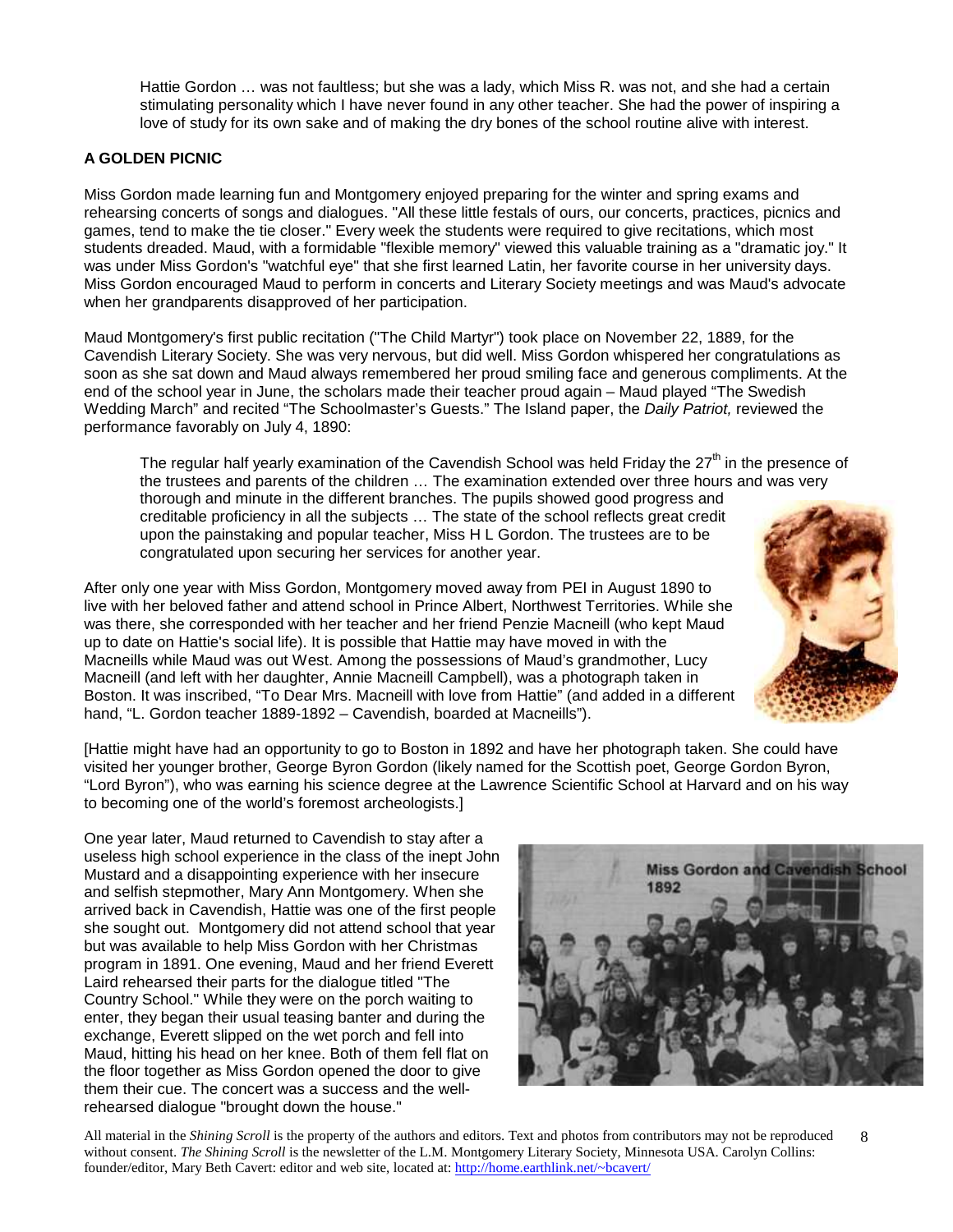At the end of that school year in the summer of 1892, Maud and Penzie Macneill surprised Hattie Gordon at the school where they had gone for a private chat in the evening. She was there alone in the dark school inadvertently eavesdropping on the girls' conversation before they noticed her. Maud was very thankful that they had not yet discussed Hattie and her beau, George R. Macneill. George was a first cousin of Maud's mother and was known as "Marcopolo George" because he saved the nameplate from the wrecked ship of that name and put it on his barn.

## **A JONAH DAY**

Hattie may well have been taking a last look at her schoolroom that night. Nothing became of Hattie and George because a week later, Miss Gordon said good-bye to Maud and left for Oregon on the west coast of the United States. "Miss Gordon was here this evening [June 30, 1892] to say good-bye. She is going to Oregon. Oh, how sorry I am to part with her! I have lost a true friend – the only one in Cavendish who sympathizes with me in my ambitions and efforts. I shall miss her dreadfully and I feel too blue to write anything more about anything." Of all Montgomery's teachers in Cavendish, Prince Albert, Charlottetown and Halifax, Harriet Gordon made the most lasting impression. She was an excellent teacher who not only developed talent but also recognized and supported ambition.

Miss Gordon apparently did not have the choice to stay on the Island. She joined her whole family in the move (except for George, already in Boston, and another brother, Charles Henry Gordon, who went to Melbourne, Australia). Her sixty-nine-year-old father, Captain James Gordon, had retired from active duty as a sea captain, which he began at age twenty-three, "command[ing] sailing vessels between New York, Liverpool and other ports."

James and his wife, Jane MacLaren, followed his brother's family (who immigrated in 1889), to Portland, Oregon, a growing town with a population of almost 50,000, and settled in a house with their sons James Kelso (23) and Milton MacLaren (12), and daughters Margaret (32) and Ada Jane (16). Margaret and Ada never married – they cared for their parents and lived together until the end of their lives. Margaret worked at home, at times as a dressmaker, Kelso as a carpenter, and Ada as a bookkeeper for a publishing house, eventually owning her own printing business and property in Portland as well as property in Reno, Nevada.

Hattie acquired a teaching job in Moro, Oregon -- about 80 miles east of Portland - among the farming communities in the middle of oceans of wheat fields with Mt. Hood on the horizon. The district of Sherman County had transformed its economy from livestock to wheat production because the arrival of the rail lines provided a way

to get the crops to markets. Since Miss Gordon boarded with local families and attended the First Baptist Church in Grass Valley, it would not have taken long to become acquainted with the son of Augustus and Emily Smith, Harry Ira Smith, seven years her junior and a farmer.

## **A WEDDING IN THE STONE HOUSE**

Miss Gordon was one of Montgomery's most enjoyable correspondents and they must have had an interesting exchange of letters about their schools in 1895 when Montgomery began her first teaching assignments. Miss Gordon sent Maud a clipping of her April 14 wedding in the First Baptist Church in which she was described as "one of Oregon's most successful teachers." Hattie and Harry lived with his parents in Grass Valley, which had two hotels and livery stables, two general stores and a newspaper. Hattie's first child, Mabel Gordon Smith, was born into the household on January 19, 1896, and her son, Gordon Byron Smith, was born on January 7, 1898. However, records from Grass Valley in 1898 still list her as a teacher. Did Hattie's in-laws care for the children while she continued to teach? It is possible, if married women could teach in Oregon, but more likely the information was out of date.







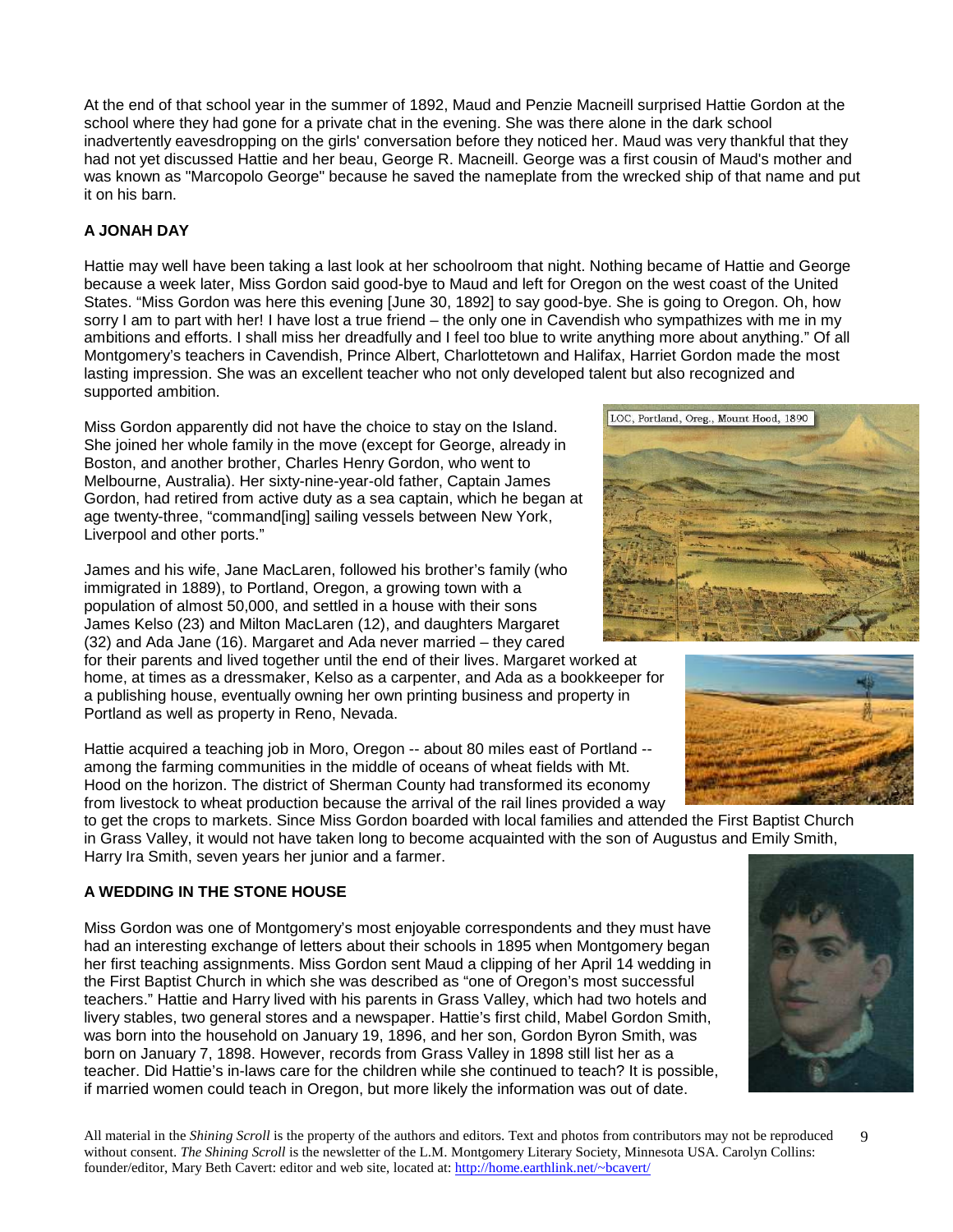Her last child, Hazel Smith, was born on August 1, 1903, the year that Hattie's younger brother, Dr. G.B. Gordon, joined the faculty of the University of Pennsylvania as assistant curator and lecturer of anthropology. In 1903, another brother, James Kelso Gordon, was married 2200 miles away in the Klondike. The Yukon Sun noted the local event on October 21:

James K. Gordon and Josephine S. [Smith] Phiscator were united in marriage at the residence of the bride, 37, below on Hunker Creek. Both bride and groom have been several years in the North and are well-known and highly respected on Hunker Creek, where they have been living. Mr. Gordon was at one time in the freighting business, and later proprietor of the Athol Hotel [at Gold Bottom River].

James had followed the gold rush to Dawson City in the Yukon Territory in 1897, where gold miner Frank Phiscator made 5 million dollars in fifteen days. James's new wife wrote "widow" on her marriage license but she was, in fact, the ex-wife of Phiscator with a thirteen-year-old son, Frank Phiscator, Jr. Frank Jr. was born in the Electric/Horr area near Cooke City, Montana, in 1891, when his father was a mail carrier within the boundaries of the new Yellowstone National Park.

On December 31, 1905, young Frank inherited his father's fortune when Phiscator died from "wounds in the throat, which he inflicted while depressed, after a debauch [in San Francisco]." James and his wife lived in various places in the northwest – Seattle in 1910, Prince Rupert/Terrace, British Columbia in 1916, Vancouver in 1923. In 1930 Frank Jr. was a Seattle stockbroker and lived in a boarding house that his mother supervised. Josephine was identified as "divorced" in the 1930 census but in 1937 she had applied for naturalization papers as the wife of James Kelso Gordon, crossing the border by stage from Terrace to live in Seattle. James Kelso Gordon died there in 1946, Frank Jr. in 1947, and Josephine Gordon in 1953.



After Hazel's birth, the Smith family moved to Portland where the Gordon family still lived. Another event in 1903 was a celebration on Prince Edward Island for the centenary of the arrival of the Brudenell River pioneers. An inscribed monument was dedicated to the founding families of Donald Gordon and James MacLaren. Hattie's mother, Jane MacLaren Gordon died in 1905 and Captain James, "an old time sea captain of the Atlantic," followed in 1911 – they both were buried in the Portland pioneer cemetery, Lone Fir.

Hattie stopped writing to Montgomery when her children were small. After leaving Grass Valley, Harry took a job as a brakeman with the railroad and Hattie returned to teaching in the large town, perhaps because she was closer to her sisters who could help her to balance the duties of work and family. When Montgomery received her own copy of the newly released, Anne of Avonlea, on September 1, 1909, she wrote:

"I have dedicated it to my old teacher, Miss Gordon, in gratitude for her sympathy and encouragement in the old days. Whether she will ever see it or not I do not know for I have lost track of her. I have not heard from her for over three years and all my efforts to locate her present abode have been in vain."

Hattie renewed their correspondence at some point after Anne of Avonlea was published, but not right away.

As Montgomery was beginning her married life in 1911, Hattie was ending hers, and would not be able to tell Maud about it for years. While Montgomery was basking in joy at the birth of her first son on July 7, 1912, Hattie was filing papers for a divorce from Harry Smith. The legal terms cited "cruel and inhuman treatment, great mental suffering, and personal indignities rendering her life burdensome." But in Hattie's language, Harry was addicted to alcohol; he would come home under the influence of alcohol and clench his fist and threaten her. He said he would kill her. Thirteen years later she finally revealed to Montgomery that she was divorced and that her husband "had ruined her life by his dissipated habits." The sheriff served papers on Harry for a month but he never answered the summons -- the court dissolved the marriage on August 5, 1912. Mabel was seventeen when her father moved away, old enough to help out with the younger children while Hattie continued to support the family.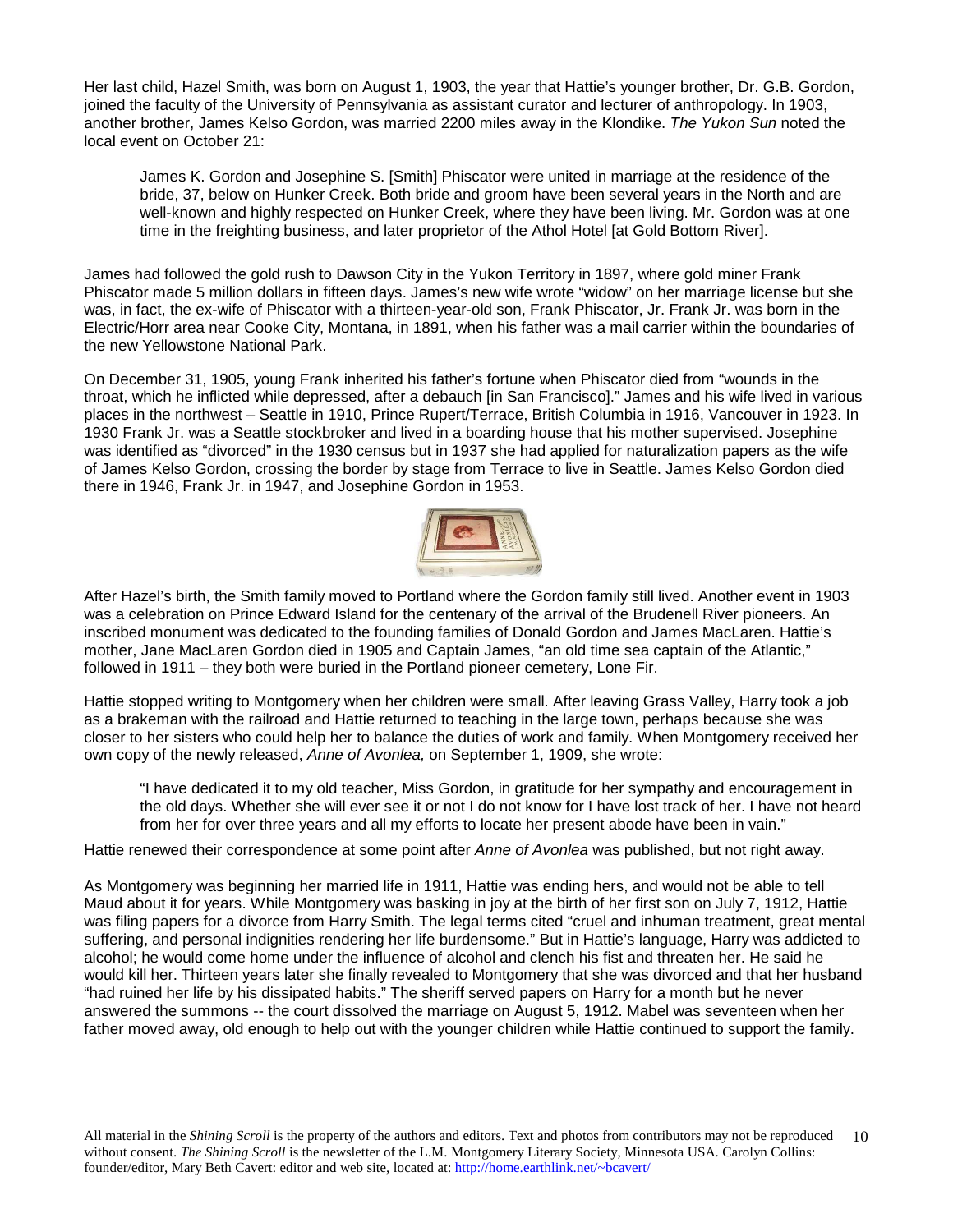#### **AROUND THE BEND**

The youngest of the nine children in the Gordon family was Hattie's brother Milton MacLaren. He was born in June 1880 after his mother, Jane Gordon, lost a five-year-old son named Frances in 1878 and a one month-old baby, named Henry, who died in 1879. Milton may have been named Frances in his first year and later given the name of a poet and the name of his mother's family. As an adult he went by the name MacLaren Gordon, but for

many years he was called Milton. Likewise, his brother had name changes -- James Kelso, appeared to be called Kelso until his father passed away, and then he went by James Kelso. The Kelso name was linked to the traditional home place of some of the Gordon clans, where Sir Walter Scott lived for a time and recalled that it was "the most beautiful, if not the most romantic village in Scotland." The Gordon brothers held on to the names that were associated with their Scottish roots.

In 1899, Milton visited the Yukon Territory with his brother, Kelso, perhaps for the first time. He had graduated from school and lived at home with his parents, working as a clerk in a store and studying engineering. Later, he was hired to work on bridge construction in Oregon and California. By 1907, he called himself MacLaren, and was in the far North, at White Horse in the Yukon Territory. In June, he returned from a hunting trip to meet his brother, Dr. G.B. Gordon, the newly appointed head of the University of Pennsylvania Museum. They built a canoe and MacLaren guided Dr. Gordon in a two-man expedition across the unexplored parts of Alaska to study the indigenous people. They planned the trip two years earlier and George, echoing the same kind of landscape nostalgia as Montgomery, remembered:

During those two June days on the steamer between White Horse and Dawson my brother and I had time, as we watched the wild and picturesque shores go by, to recall to our minds all the tragedy and romance of the days that are gone forever, and we had time also to map out an adventure of our own, which was to cross Alaska by an untried route.

In 1913, MacLaren moved to Prince Rupert, British Columbia, for an engineering job as a "master builder" as he described it, and may have lived with James Kelso in nearby Terrace, (who still worked in gold mining in that area although his home was in Seattle, Washington). When World War I began, MacLaren, 35, joined up with the Canadian forces six months after the first Canadian troops left to fight in France and fought in the Battle of Ypres in April 1915. He spent five months in the Vancouver  $\tilde{6}2^{nd}$  Battalion CEF and then the 68<sup>th</sup> Regiment, DCOR (the British Columbia Regiment, "Duke of Connaught's Own Regiment"). On May 1, 1916 he was commissioned as a First Lieutenant with the Northern British Columbia Engineer Corps designated as the 102nd Battalion, 11th Brigade, 4th Canadian Division. In his attestation papers, he named Dr. G.B. Gordon as his next of kin.

The 102<sup>nd</sup> was in the Somme River area of northern France on October 19, 1916 at the front line of the Courcelette Trench. Their war diary read, "Never did the men of the 102nd better deserve their reputation for physique and tenacity of purpose than in their fight against the mud after their exhausting night in the trenches. The mud was hip-high between the trenches and the Bapaume Road and the men had to be literally dug out by their comrades as they sank exhausted in the liquid, glue-like substance." On October 21<sup>st</sup>, the troops went "over the top" in a successful assault at the Regina Trench, "carried out with such dash, vigour and impetuosity that the Germans were completely demoralized and immediately threw up their hands in surrender." But in the counterattack, a constant barrage of shellfire that lasted throughout the day and night, Lt. MacLaren Gordon was killed. He was buried at the Adanac Military Cemetery, Somme, France.

**SKAN WHDERNESS** George Eyron Cordon









Lieutenant Mac Luren Gordon

TO MY BROTHER LIEUTENANT MACLAREN GORDON KILLED IN ACTION DURING THE BATTLE OF THE SOMME OCTOBER 21, 1916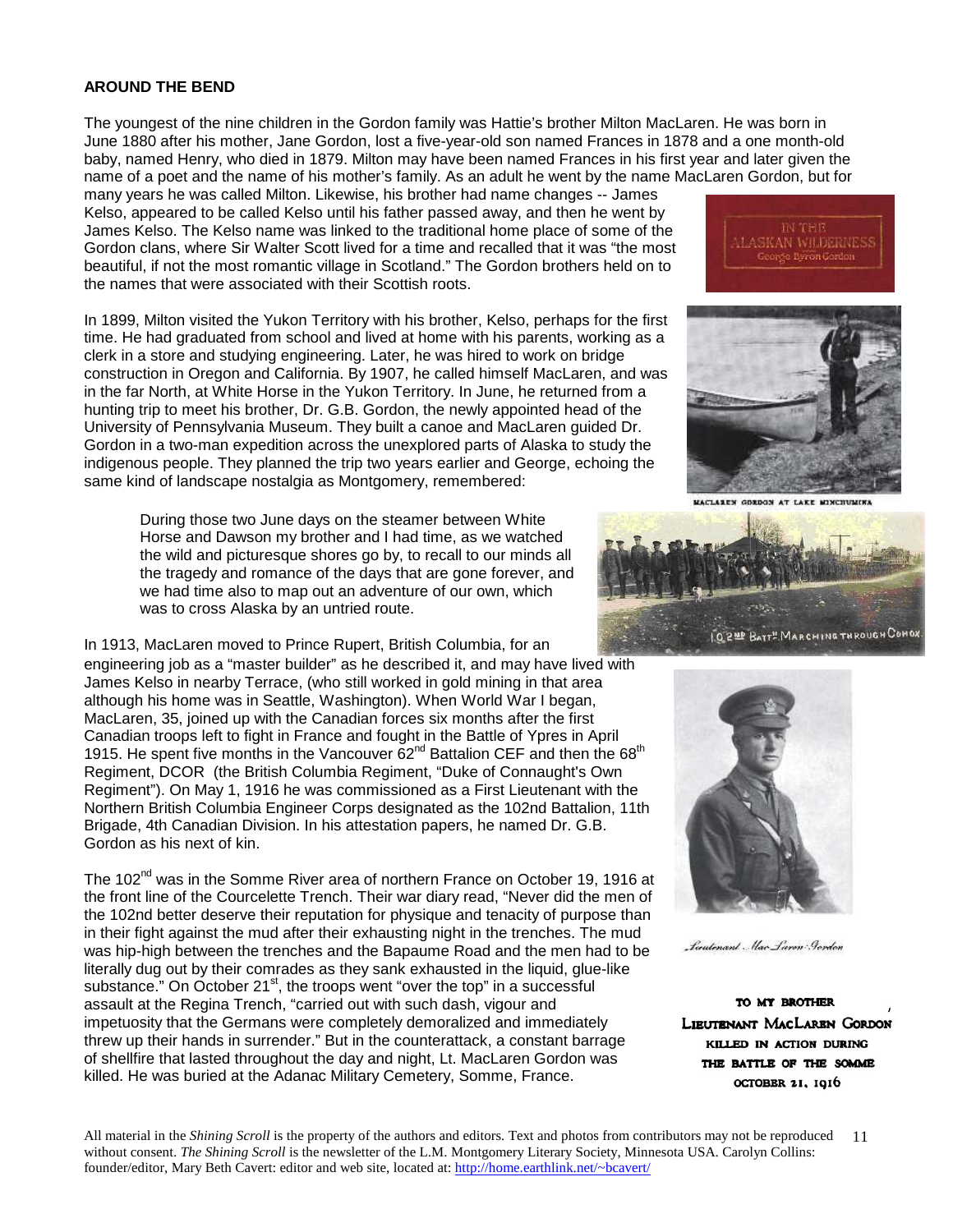The Gordon family was notified a week after his death. A year later, Dr. G.B. Gordon, dedicated his 1917 book, In the Alaskan Wilderness, to his brother in honor of their trip together. Hattie's letter to Montgomery in mid-January of 1917 told her the tragic news. "I had a letter from Hattie Smith this week. Her youngest brother has been killed in France, and her son is in the U.S. army and has been on the Mexican border. Is there a heart in the world that does not ache today?" When L.M. Montgomery was writing Rilla of Ingleside in 1919, she made Anne's son, Walter, a heroic casualty of an "over the top" charge in Courcelette, too.

Hattie's son was eighteen by the time his uncle joined the CEF. Around March 1916, Gordon Smith was old enough to enlist in the Oregon National Guard to join General John J. "Blackjack" Pershing's armed expedition to southern California to stop border raids by Pancho Villa. He earned a monthly paycheck for uneventful patrols and drills. The 1st Oregon Infantry Regiment returned home in September 1916 but was called back into service in March of 1917 to mobilize, eventually, as the 162nd Infantry, part of the 41st Division. In France, the division was split among other US Army divisions for the duration of the war and returned in June of 1919. Gordon served for eighteen months and "received numerous citations for bravery."

## **ALL SORTS AND CONDITIONS OF MEN … AND WOMEN**

When he returned, Gordon married Hattie Essig, a trained nurse and also his stepsister. His father was married to Hattie's mother, Emily Kroschel Essig. In 1920, both Harry and Gordon worked for the railroad and rented a house in Oakland, California. This certainly must have been an awkward situation for Hattie (Gordon) Smith, to welcome, as her new daughter-in-law, her ex-husband's stepdaughter [not to mention the confusion of two Hattie Smiths]!

Meanwhile, perhaps with her mother's prompting, Mabel moved to Philadelphia to find new opportunities under the supervision of her uncle George Gordon. Mabel lived in a boarding house and was employed as a nurse in a private residence. However, George provided a very nice social network for the young woman. She was shuttled from one wealthy connected family to another in the summer of 1919, first spending two weeks with the prominent John Cadwalader, Jr., family and then moving on to Martha's Vineyard to join the family of George's great friend and famous colleague, Dr. R. Tait McKenzie.



A year later, Mabel was engaged to attorney Wesley Hurst Caldwell, a widower with a fiveyear-old son. They were married in Hattie's home in Portland and her sister Hazel was her maid of honor. Montgomery kept the wedding announcement in her personal scrapbooks.

It is difficult to know what Hattie was doing during those years after the war. Hazel was seventeen in 1920 and lived, for a time, with Hattie's sisters, Margaret and Ada, while she finished school. Mabel lived across the continent in Philadelphia and Gordon was in Oakland. Montgomery's response to Hattie's letter in January 1925 was full of pity and sympathy after hearing that Hattie was divorced:

I had been thinking for several years that there was something agley there for she has never mentioned him in her letters and recently she has been living with a brother in BC. "Dear, oh dear," is there no happiness anywhere? Yes, of course there is. Only it doesn't seem to come to me or my friends. Hattie's family – two daughters and a son – are grown-up and married, so she is practically alone in the world.

Was Hazel married in 1925 as Montgomery said? The 1930 census indicates she was divorced at that time but, by the end of 1924, Hattie's children were living their own lives. Yet, Hattie certainly was not alone in the world -- her siblings had always taken care of each other. Living with James and Josephine Gordon may not have been the best situation for her, and being far away from her grown children would have been emotionally difficult because all her grandchildren were born within seven years after the war. But distance did not seem to be an obstacle for the Gordons. Since she left Prince Edward Island Hattie had become a long distance traveler -- between Oregon and Canada, California and Nevada and Philadelphia -- she made several trips to see her family, connected by many direct train routes.

Her first grandchild, Gordon B. Smith, Jr. was born in 1921. If the baby's family was still living with Harry and Emily Smith in California, Hattie may not have gone to see the child right away. But when her second grandson, John Caldwell, was born in 1923, she went across the country to meet him in

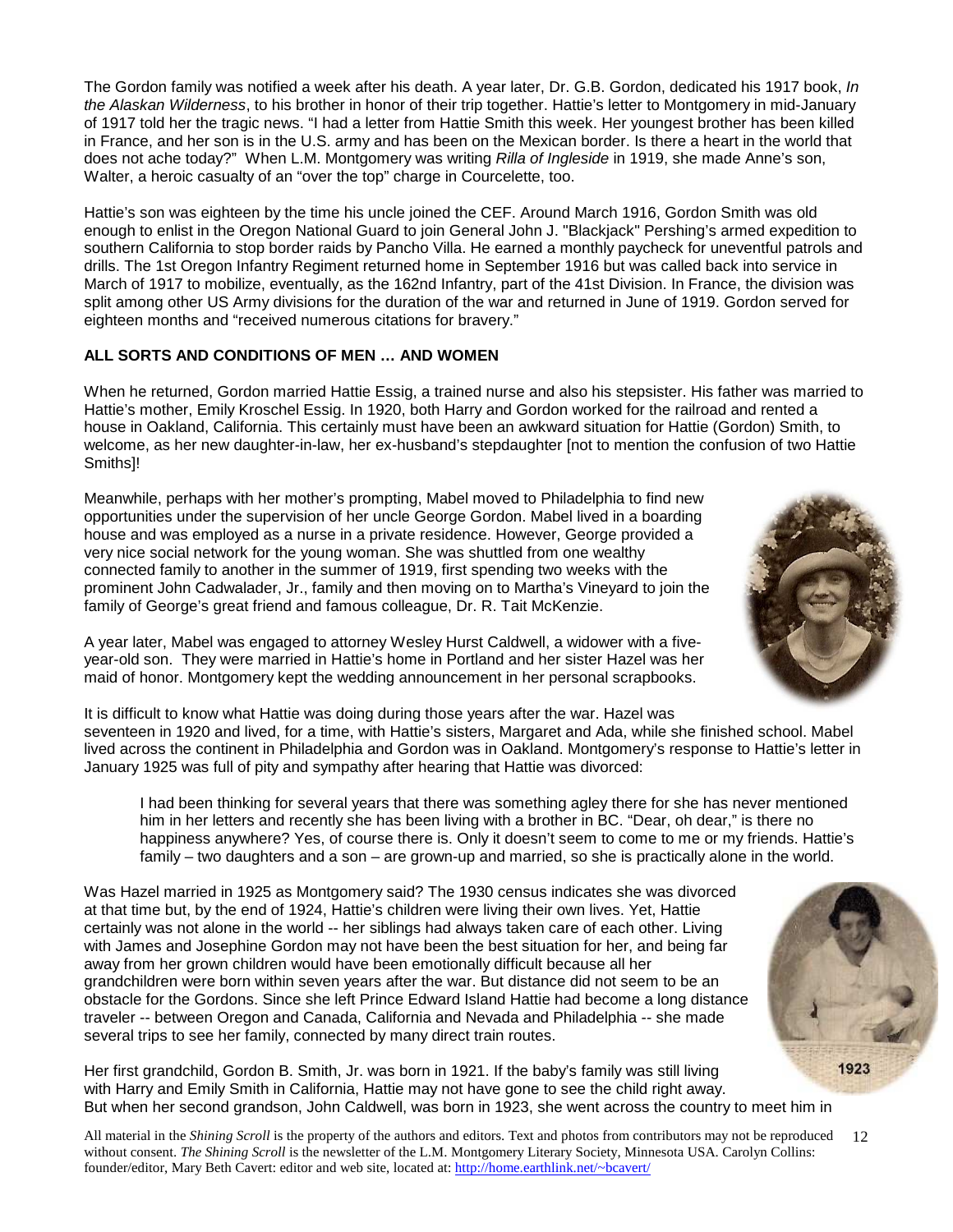Philadelphia when he was six months old. A granddaughter was born in 1924, Margaret Gordon Caldwell, bearing the same name as Hattie's sister. The Gordon name continues in the Caldwell family to the present day.

Hattie's youngest grandson, Glenn Royal Smith, was born in December 1925 in Reno, Nevada. It would be surprising if Hattie did not go to Nevada to see her family by then. Gordon, Sr. was a long-time employee of the Southern Pacific railroad company and spent most of his career in Nevada. As a trainmaster in 1930, he supervised train crews on part of the rail line, and his sister, Hazel, lived in Reno too and handled his clerical duties as the secretary in his office.

### **THE WAY IT OFTEN HAPPENS**

L.M. Montgomery and her teacher did meet again after many years. Hattie was making a much-needed trip to Philadelphia in 1927 and came by way of Toronto to stop and visit Maud first. She may also have been in Canada to meet Mabel, who returned from a trip to England (accompanying a Philadelphia widow, Elizabeth Carpenter) in Quebec on October 6, 1927. Hattie wrote to Montgomery in mid-September to tell her she would be in Toronto on October 14 and made arrangements to stay with Maud at her home in Norval, Ontario, for three days.

Montgomery was "wholly joyful" and then apprehensive. They had not seen each other for 35 years, "since I bade Hattie Gordon farewell on the sunlit evening road at our 'red gate.'" Maud always had doubts about meeting old friends again after long absences. She feared that the reality of the person would not measure up to the illusion of the friend. Maud and her husband drove from their home to pick up Hattie at the station in Toronto. "I knew her at once."

Montgomery wrote of the changes in Hattie's appearance (her darker shorter hair), which were perhaps not as dramatic as the changes in herself. They talked "exhaustively" of Cavendish, but not Hattie's old beau, George Macneill, who had become an "eccentric old hermit." Montgomery suspected that Hattie and George had been engaged but that he had somehow caused its end. "Hattie once asked Grandmother if she thought it was possible to live with Aunt Jane [George's mother]. Grandmother told her truthfully that she did not think it was. Nor was it. … It was all a pity. She would have made

|                | Inday sel ne 14.1927                                 |
|----------------|------------------------------------------------------|
|                | The necessary                                        |
|                | $r_{\text{grad}}$                                    |
|                | all wednesday working                                |
|                | we motived a Joints to.                              |
| <b>THE AND</b> | week- Hatter Sondon, and<br>forced her in the ladies |
|                | -om , the new station.                               |
|                | after l'herly time years, during                     |
|                | which the whole world                                |
|                | Las changed we met-                                  |
|                | again.<br>I know her al once                         |
|                |                                                      |

George a good wife – he would have made her a good husband … They would have probably had a clever family, some of whom might have kept the Macneill name and brains in Cavendish. And Hattie would not today have been a homeless, husbandless woman, subsisting on a brother's charity."

Montgomery enjoyed the visit but experienced the loss she expected. Maud's remarkable teacher suffered a change in fortune that she could not overlook. The changes in Hattie's appearance and status also made Maud

feel older. She described this as a role reversal where she "was no longer the adoring schoolgirl looking up to a semi-divinity whom I thought wonderfully clever - and I regretted it." Maud and Ewan took Hattie back to the train station and said good bye:

> I saw the great gates swallow her up sadly. It is so unlikely that we will ever meet again. And yet - the girl of 1892 and the woman of 1892 have not met again. They do not exist. And in that realization lies my loss.

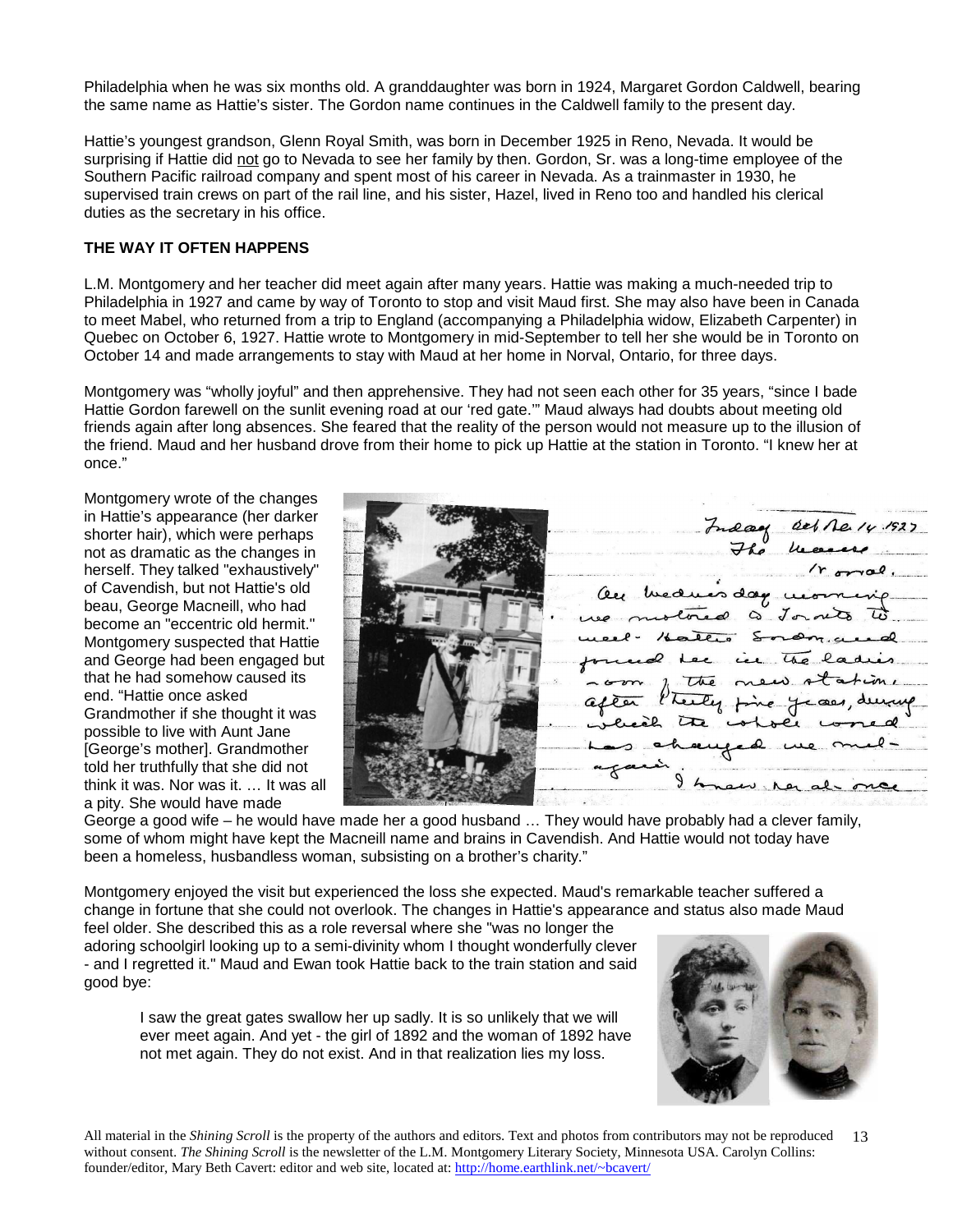## **A CHAPTER OF ACCIDENTS**

It is very probable that the conversation between the two old friends focused solely on Montgomery's life, her successful career, and their shared days in old Cavendish. If Hattie mentioned her grandchildren or her famous brother, Dr. G.B. Gordon, there is no clue of it in Montgomery's records, except for one clipping in her scrapbooks about Dr. Gordon.

Hattie's family had suffered two very difficult losses at the beginning of 1927. Mabel's father-inlaw, James Henderson Caldwell, died on January 30, 1927, and her uncle, Dr. G.B. Gordon, died the same day. Hattie's visit to the northeast in October may have not only been to see Mabel and Wesley and her grandchildren, but to help settle her brother's estate.

Gordon's death was noted in Time Magazine and made the front pages of newspapers all across the United States and around the world. The New York Times read: "G.B. Gordon Falls to Death in Club – Was Known the World Over as Explorer, Anthropologist, Author and Teacher." Among Gordon's very long list of accomplishments were that: he discovered ancient Mayan civilizations; organized expeditions in Egypt, Crete, South America, and China; directed excavations in "Mesopotamia and Palestine" and was working in collaboration with the British Museum and Col. T.W. Lawrence ("of Arabia") at the site of Ur in ancient Babylonia when he died.



Gordon traveled around Canada in 1917 to lecture about the war, still grieving MacLaren but believing that the cause was worth sacrifice. He was an expert on travels in London and a friend of Theodore Roosevelt – the Caldwell family still holds letters he received from Roosevelt, the King of England, and Rudyard Kipling acknowledging his archeological accomplishments. His legacy was in his work for seventeen years as the director of the University of Pennsylvania Museum, which he developed into one of the "world's foremost scientific institutions." His death was unexpected and tragic – he attended a dinner to hear Roosevelt's sons, Theodore II and Kermit, give an account of their recent expedition to Tibet. At the end of the evening, he started up the marble stairs to get his coat, appeared to faint, and fell backward onto the steps. He died the following day of his head injuries.

George was considered one of the shining stars of the Gordon clan in his time. He made several trips to Canada with his friend, Dr. Tait Mackenzie, a fellow Scot whose family was from Kelso. He was interested in and studied his family lineage, although he never made the connection with his 4<sup>th</sup> cousin, the best-selling Canadian author. Rev. Dr. Charles Gordon, known as "Ralph Connor." Montgomery was certainly correct in her assessment that a marriage between the Macneills and the Gordons would have been a boon for Cavendish. It was a remarkable family.

A man like George, with his intellect and drive, was allowed to parlay his academic training into a career that contributed to an understanding of the world's civilizations. The same kind of intellect and drive was present in Hattie, but her opportunity for its expression was much more limited. Yet, in her much smaller sphere of influence, she too made a difference. As a result, her name (printed in hundreds of thousands of books for one hundred years) has also been written upon what Montgomery aspired to: a "shining scroll" of "honored fame."

George's death may have resulted in a little more independence for Hattie as the Great Depression approached, if his estate was substantial. As it was, her attention was directed to the west where her son and daughter lived. Like Montgomery, Hattie spent the 1930s trying to help her grown children get their lives in order, but unlike Montgomery, it did not rob her of her strength to endure.

## **THE POINTING OF DUTY**

By the late 1930s, Hattie's former husband, Harry Smith, and Emily were divorced. Emily was married again and her grandchildren remember that their Uncle Gordon and Aunt Hattie were divorced, but that "Granny Smith" provided a home for Hattie and their cousins, Gordon Jr. and Glenn in Newport Beach, California in 1936.

Hattie Gordon was Granny Smith and owned a house in Los Angeles that she shared with her daughter-in-law, or perhaps former daughter-in-law. Hattie Gordon Smith and

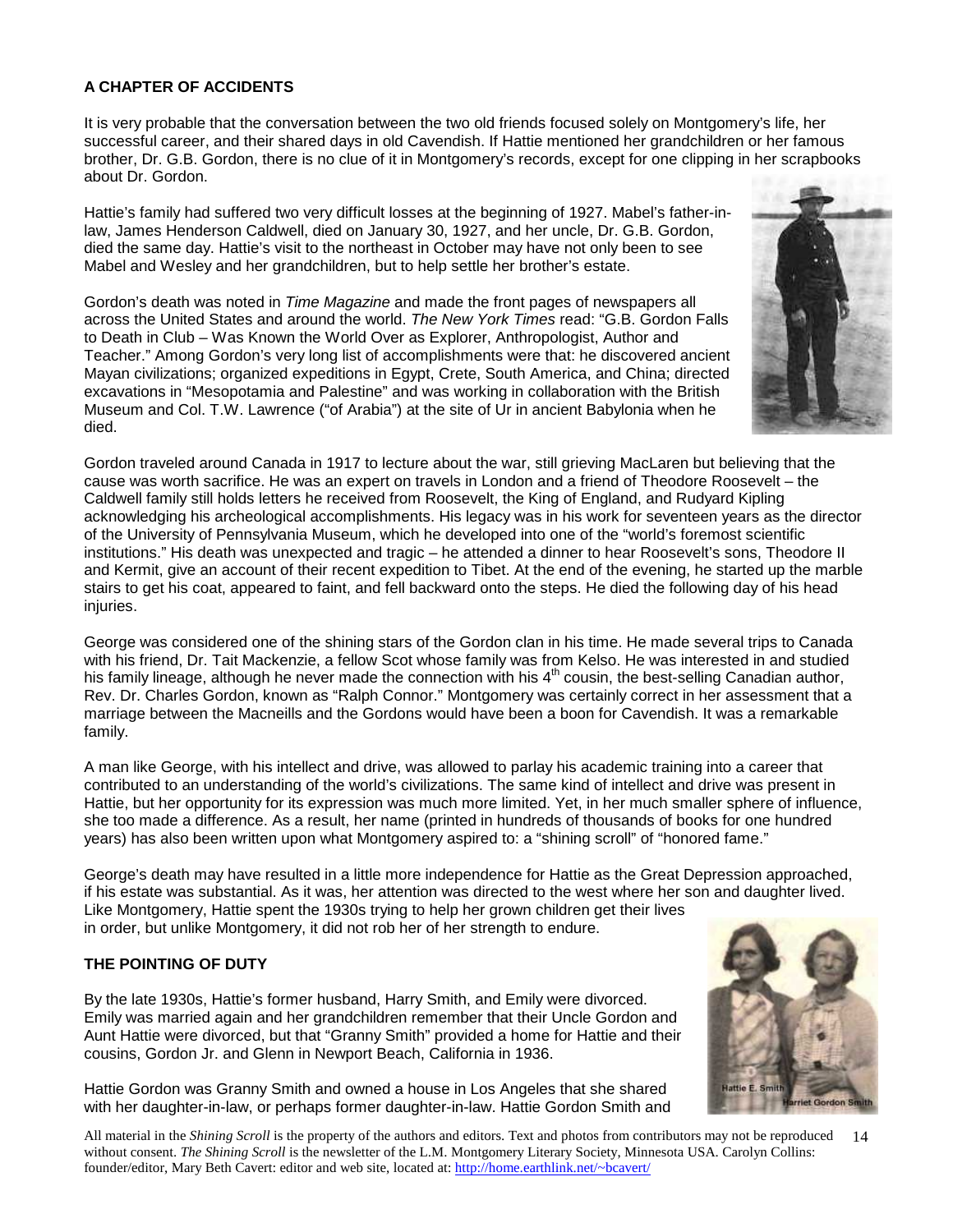Hattie Essig Smith's partnership provided security for the boys, it was a mutually beneficial arrangement – it is highly likely that the two former-Mrs.-Harry-Smiths were on friendly terms too. They all lived near each other and Emily (now Mrs. Thompson) was helping out her second daughter, Edith, at the same time "Granny" Smith was living with her grandsons and their mother.

Gordon was still based in the Reno area but his sister Hazel no longer worked in his office. In 1932, she took the position of Executive Assistant to the newly elected Senator from Nevada, P.A. McCarran. She had "hundreds of friends throughout the state" and spent most of her time in Washington, DC. Hazel took a six-week vacation in September and October of 1937 to visit with Hattie in Reno. Mother and daughter might have spent those weeks in serious conversation with Gordon, because (as his nieces recall) he and his wife re-married – by 1938 he was based at a new station in El Centro, California, near the southern border, earning a comfortable salary of \$350 a month to support his wife and two boys.

In the fall of 1935 Montgomery re-visited her school days once more, writing about Anne's experiences as a teacher in Anne of Windy Poplars. She may have ended her contact with Harriet Gordon Smith by then, whose divorce seemed to weigh heavily in Montgomery's reevaluation of their friendship. But by the late 1930s, Montgomery was fighting with health demons and the deadly spiral of depression brought on by the circumstances of her son's seemingly inevitable divorce. While Hattie may have been helpful in keeping Gordon's family together, Montgomery struggled in vain, like Sisyphus, until the end of her life to accommodate her oldest son in the hope (as Dr. Mary Rubio wrote) "that he would eventually dignify his life."

In September of 1939, Hattie returned to Reno to stand by Hazel when she married Edward F. Reed, the chief attorney and officer of the Veteran's Administration Hospital. Senator McCarran attended the wedding and the Reno Evening Gazette society editor wrote, "The bride … has won wide popularity for her charming graciousness and ability in serving as the Nevada senator's aide." Hazel resigned her position two months later but was a delegate to the national Democratic conventions for years. She remained close to her aunts in Portland. After Margaret died in 1941, Ada lived alone, and when she became was ill with cancer in 1954, Hazel brought her aunt home to Reno for the last four months of her life. Both Ada and Margaret are buried side-by-side in Lincoln Memorial Park in Portland.



## **THE SUBSTANCE OF THINGS HOPED FOR**

With Gordon and Hazel's lives seemingly secure, Hattie moved to Philadelphia to live near Mabel and her family. Sadly, Gordon was killed in 1940 while coupling a freight train in El Centro. He was a 32<sup>nd</sup> degree Mason and was buried at Forest Lawn Cemetery after a "Scottish Rite" service. The following year, his widow sued the Southern Pacific Company for \$60,000. Gordon Jr. went to college for two years after his father died and also worked as a sales clerk. In March 1942, a month before the time of L.M. Montgomery's death, he enlisted in the Air Corps – after the war he stayed in the Air Force as a career officer.

For Hattie and Maud's generation this second Great War was a great blow almost beyond endurance. Montgomery had thought, and written in Rilla of Ingleside, that the War of 1914 would result in a new world, but it spawned a new conflict that would threaten to take her second son. Elizabeth Epperly explained the author's loss of spirit in her last years in this way: "Montgomery had surrendered Lover's Lane [her world of "eternal beauties"] to a past she could visit only imaginatively, and with a heart neither open or fully free to dream, even these visits may have become infrequent." Montgomery's husband was chronically ill and her oldest son was incorrigible. She found herself, in a sense, in the same state as she had viewed Hattie in 1927 – husbandless and powerless – and, at the end, no longer able to access the world's beauty.

Harriet Gordon Smith's life was not easy but she found a contented ending. She was another one of L.M. Montgomery's friends who, had they lived near each other, would have been a source of support, common sense, and resilience. Montgomery's best matches in friendships could equal her intellect, her curiosity, her perseverance, and her culture. Montgomery was wrong about Harriet Gordon in her final assessment; she was a person worthy of admiration in her later years, she wasn't alone, she had a home wherever she happened to be, and -- unlike Montgomery -- Hattie lived long enough to have hope for her next generation.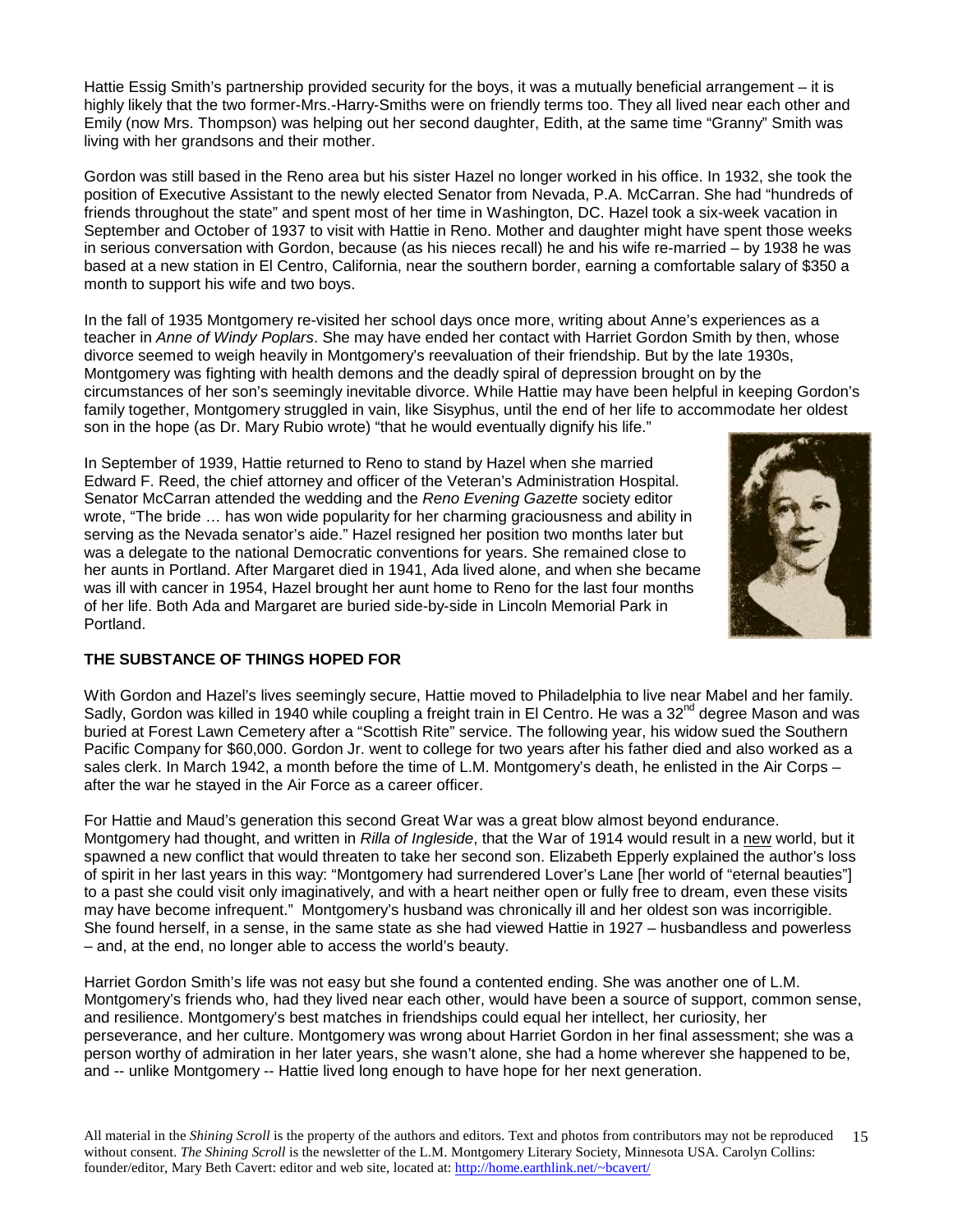Miss Gordon's life spanned incredible changes in culture, technology, and education. She welcomed the convenience of the new Island railway system as a young woman, and as a grandmother she could hear news from a radio about a plane dropping an atomic bomb from 31,000 feet in the air. She began her professional career in fulfillment of the requirement of being an unmarried female teacher of good character and lived long enough to see her granddaughter graduate from a private high school for girls, Northwestern University, and Temple Law School. Did she ever imagine such academic opportunities for a girl in her own family? Did she think back to her classroom in that one room schoolhouse in Canada where she stoked the fires of achievement for her brightest students, Maud Montgomery and Nate Lockhart?

In 1951, Harriet Gordon Smith celebrated the birth of her first greatgranddaughter, in California. She was present at the August 1952 marriage of her granddaughter, Margaret Gordon Caldwell. She passed away three months later and is buried in Westminster Cemetery, Bala Cynwyd, Pennsylvania, with her Caldwell family.





Many thanks to the Caldwell and Smith family descendents and relations for your contributions and for sharing your beautiful family photos!

Historical records assistance was received with great gratitude from Christy Woster and Henry Scannell, and the generous and persistent staff of the Sherman County Historical Museum: primarily Mark Fields with Chris Sanders and Sherry Kaseberg. Additional information was welcomed from Ruth Hunter, Linda Brault, Dr. Mary Rubio and Dr. Jennifer Litster

#### **Images:**

Lucy Macneill's photo of Hattie Gordon is on display at the The Anne of Green Gables Museum at Silver Bush, Park Corner, PEI, and is used here courtesy of George Campbell and the family of Ruth and James Campbell.

Photographs of L.M. Montgomery are provided by the L.M. Montgomery Collection, Archival and Special Collections, University of Guelph Library.

Photographs of G.B. Gordon and MacLaren Gordon can be found in In the Alaskan Wilderness.

Belmont School photo courtesy of John Sylvester. See more of John's amazing PEI photographs at http://www.johnsylvester.com/index.php

Portland image is from the Library of Congress: "Bird's-eye-view", Portland, Oregon, 1890. Created by Clohessy & Strengele. Published 1890, San Francisco.

Sherman County grain field near Moro, OR: Gary Halvorson, Oregon State Archives, Oregon Historical County Records Guide. See more photos of the area at http://www.sos.state.or.us/archives/county/images/scenic/ohrp/scenicsherman.htm

#### **Further Reading:**

Read Whatever Happened to Nate Lockhart here: http://lmmontgomeryliterarysociety.weebly.com/uploads/2/2/6/5/226525/what\_happened\_to\_nate\_lockhart.pdf

Photo and History of the 102<sup>nd</sup> Battalion at:

http://www.102ndbattalioncef.ca/warpages/102chap1.htm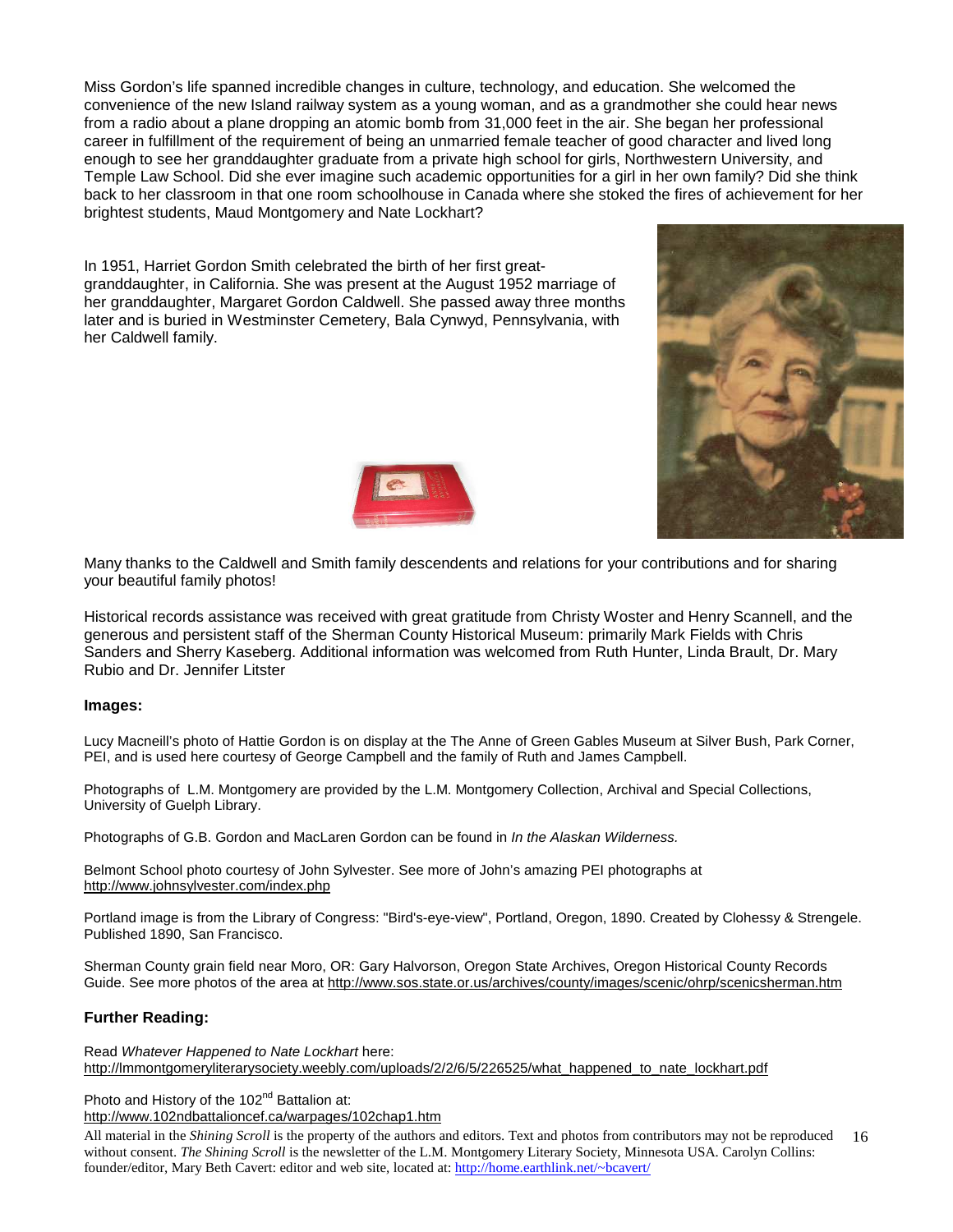Bolger, Francis W.P. The Years Before "Anne." 1974. Halifax: Nimbus Publishing, 1991.

Cavert, Mary Beth. "Back to School: Lucy Maud Montgomery's Dedicated Teacher." Kindred Spirits. Autumn 1994: 13-15.

Collins, Carolyn Strom, and Christina Wyss Eriksson. The Anne of Green Gables Treasury. Toronto: Penguin Books, 1991. Special Edition Commemorating the 100th Anniversary of Anne of Green Gables 1908-2008. St. Paul, Minn.: Ingleside Impressions, 2008.

Epperly, Elizabeth Rollins. The Fragrance of Sweet-Grass: L.M. Montgomery's Heroines and the Pursuit of Romance. Toronto: University of Toronto Press, 1992.

—. Through Lover's Lane: L.M. Montgomery's Photography and Visual Imagination. Toronto: University of Toronto Press, 2007. p. 37-8.

Gerson, Carole. "Author, Publisher, and Fictional Character," in Anne of Green Gables, by L.M. Montgomery, edited by Mary Henley Rubio and Elizabeth Waterston, 309-16. New York: W.W. Norton, 2007.

Gordon, G. B. In the Alaskan Wilderness. Philadelphia: John C. Winston Co, 1917.

Montgomery, L.M. The Selected Journals of L. M. Montgomery. 4 vols. Ed. Mary Rubio and Elizabeth Waterston. Toronto: Oxford UP, 1985–1998.

Rubio, Mary Henley. Lucy Maud Montgomery: The Gift of Wings. Toronto: Doubleday Canada, 2008.

Waterston, Elizabeth. Magic Island: The Fictions of L.M. Montgomery. Toronto: Oxford University Press, 2008.

For further sources, contact author.

# **Bideford Parsonage**

Jack Hutton June 2009

The Prince Edward Island provincial government has decided to declare Bideford Parsonage Museum a heritage site.

Wayne and Janice Trowsdale, who saved the 1878 building from being moved from its Bideford location to the Avonlea Village tourist theme site in Cavendish years ago (it would have meant cutting it into three sections for highway moving) are over the moon about the heritage designation which is still months away.

And so they should be. Bideford Parsonage Museum is tucked away in a northwestern corner, well away from the usual path of Montgomery fans who tend to focus on Cavendish. This should turn a spotlight on what Wayne and Janice have quietly been doing over the years, and hopefully encourage more visitors.

Take a look at the museum's website (http://bidefordparsonagemuseum.com) to learn more. Here is part of what you will see:

Step back to an era of simpler times in this Provincially Registered Historical Home originally built in 1878 by Thomas H. Pope. Six years later he sold his home to the local Methodist church for use as its parsonage. Lucy Maud Montgomery was only 19 when she came here in 1894-95, to board with the Reverend John F. and Mrs. Ada Estey, while in her first teaching position at Bideford No. 6 School.



Maud wrote quite a bit about the parsonage and Rev. and Mrs. Estey in her 1894-95 diary entries, so get out your Selected Journal copy from that period. You will find that Anne Shirley's liniment cake

disaster is based upon something that actually happened to Ada Estey in her kitchen. Maud heard her story, made some notes, and years later used the hilarious incident in print. If you are lucky enough to get to the parsonage museum on your next trip to P.E.I., you will be taken into the kitchen to see where Ada made the liniment cake. You will also see Maud's second floor room, which she describes so eloquently in her diary.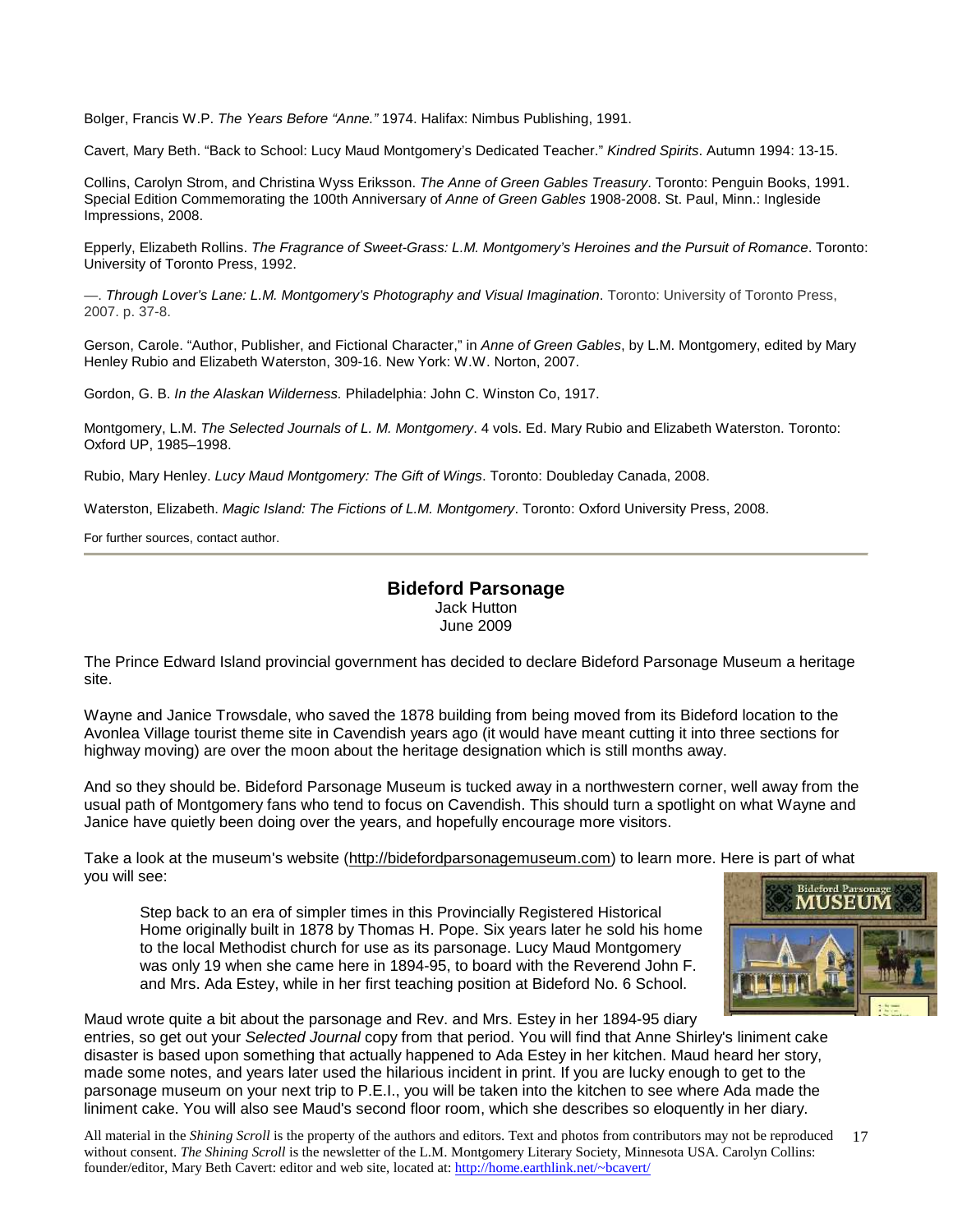# **Dr. Mollie Gillen L.M. Montgomery Biographer November 1, 1908 – January 3, 2009**

Award-winning historian, novelist, and biographer, Dr. Mollie Gillen passed away this year at the age of 100. Dr. Gillen was born in the year that Anne of Green Gables was published. She received the Order of Australia for her work on the founders of Australia, but it was her ground-breaking biography of L.M. Montgomery that endeared her to fans around the world, "a fact that continually filled her with amazement and joy," her friend, Yuka Kajihara, wrote.

The centennial of L.M. Montgomery's birth was in 1974, and Doris Anderson, editor of Chatelaine Magazine, asked associate editor, Mollie Gillen, to start work on an article about Montgomery in 1973. Gillen used Montgomery's letters to her friend, Ephraim Weber, and interviews with Montgomery's cousins to write Maud Montgomery: The Girl Who Wrote Green Gables.

Mollie Gillen had acquired so much extra material for her Chatelaine article that she expanded her research into a book, eventually tracking down the letters Montgomery wrote to George Boyd MacMillan in Scotland (before they were destroyed by MacMillan's nephew). The Wheel of Things: A Biography of Lucy Maud Montgomery was published by Fitzhenry and Whiteside in 1975 and was the first book length biography to use all the original unpublished Montgomery letters, as well as interviews with relatives, to pull back the curtain a little farther on the private life of the author.

Gillen had other writing commitments and could not return to Montgomery work after 1975. Dr. Francis Bolger and Dr. Elizabeth Epperly edited the MacMillan letters -- My Dear Mr. M.: Letters to G.B. MacMillan from L.M. Montgomery, Author of Anne of Green Gables which was published in 1980.



**Biographers Mary Rubio and** Mollie Gillen, photo by J. Hutton

In November of 2008, Mollie Gillen celebrated her 100th birthday (she received cards from Queen Elizabeth and the mayor of Toronto) with relatives, her publisher, and friends sending best wishes from the Montgomery fans around the world.



Learn more about Dr. Mollie Gillen at the L.M. Montgomery Literary Society Biography Web Page: http://home.earthlink.net/~bcavert/id28.html

Learn about Dr. Gillen and other Montgomery "pioneers" at: http://lmmontgomeryliterarysociety.weebly.com/uploads/2/2/6/5/226525/honoring\_the\_first\_generation\_-\_lmm\_08\_conference\_presenta.pdf

Read the Chatelaine article here: http://lmmontgomeryliterarysociety.weebly.com/uploads/2/2/6/5/226525/gillen\_chatelaine.pdf

Read about Mollie's recognition at the Bala Museum in Muskoka, ON in the 1997 edition of The Shining Scroll http://lmmontgomeryliterarysociety.weebly.com/uploads/2/2/6/5/226525/shining\_scroll\_1997.pdf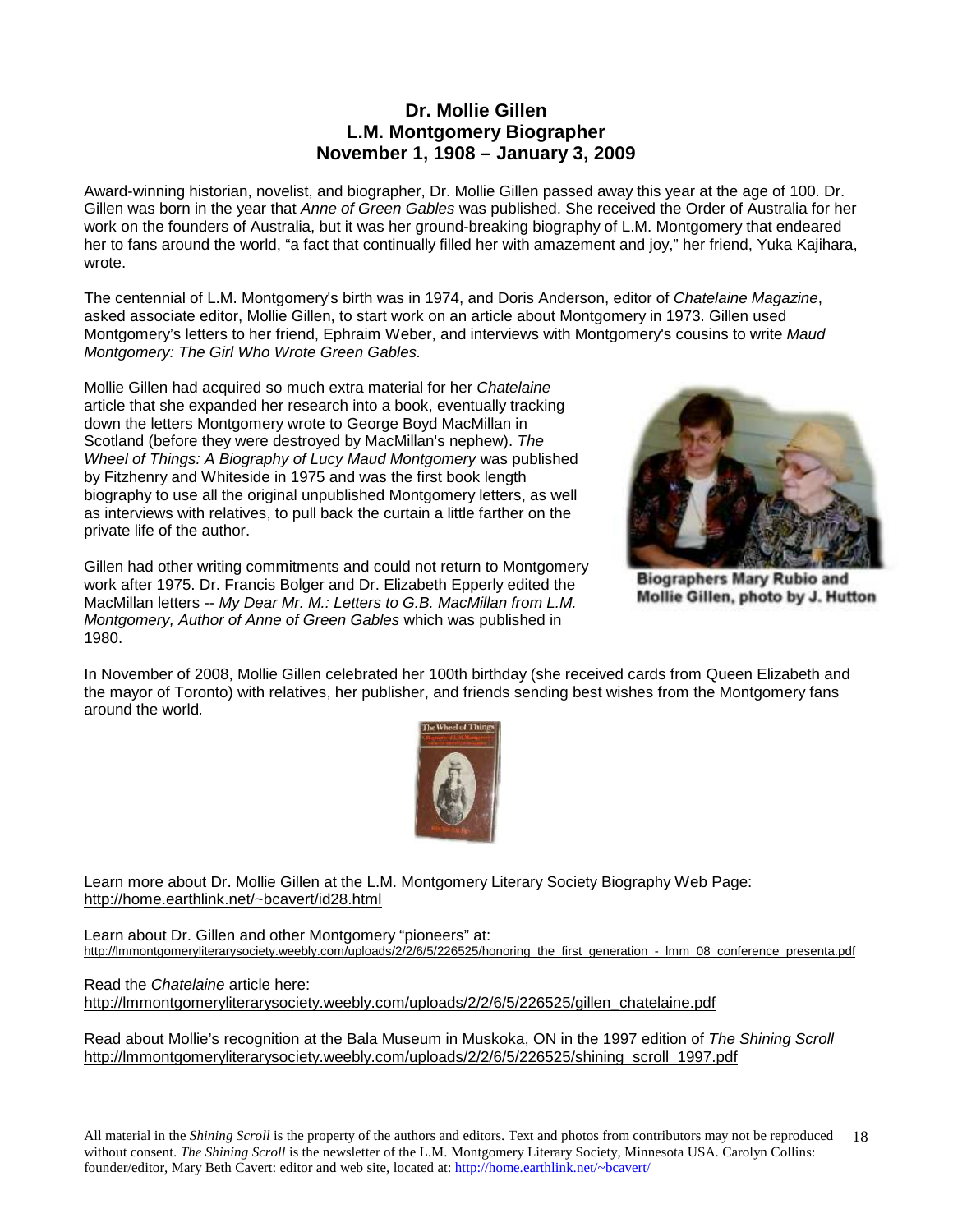

#### *The Blythes Are Quoted*

By L.M. Montgomery Edited and with an Afterword by Benjamin Lefebvre Foreword by Elizabeth Rollins Epperly Toronto: Viking Canada, 2009

Synopsis *The Blythes Are Quoted* is the last work of fiction by the internationally celebrated author of *Anne of Green Gables*. Intended by L.M. Montgomery to be the ninth volume in her bestselling series featuring her beloved heroine Anne—and delivered to her publisher on the very day she died—it has never before been published in its entirety.

This rediscovered volume marks the final word of a writer whose work continues to fascinate readers all over the world.

Adultery, illegitimacy, revenge, murder, and death these are not the first terms we associate with L.M. Montgomery. But in *The Blythes Are Quoted*, completed at the end of her life, the author brings topics such as these to the fore.

Intended by Montgomery to be the ninth volume in her bestselling series featuring Anne Shirley Blythe, *The Blythes Are Quoted* takes Anne and her family a full two decades beyond anything else she published about them, and some of its subject matter is darker than we might expect.

Divided into two sections, one set before and one after the Great War of 1914–1918, it contains fifteen short stories set in and around the Blythes' Prince Edward Island community of Glen St. Mary. Binding these stories, Montgomery inserted sketches featuring Anne and Gilbert Blythe discussing poems by Anne and their middle son, Walter, who dies as a soldier in the war. By blending together poetry, prose, and dialogue in this way, Montgomery was at the end of her career experimenting with storytelling methods in an entirely new manner.

This publication of Montgomery's rediscovered original work—previously published only in severely abridged form as *The Road to Yesterday—*invites readers to return to her earlier books with a renewed appreciation and perspective.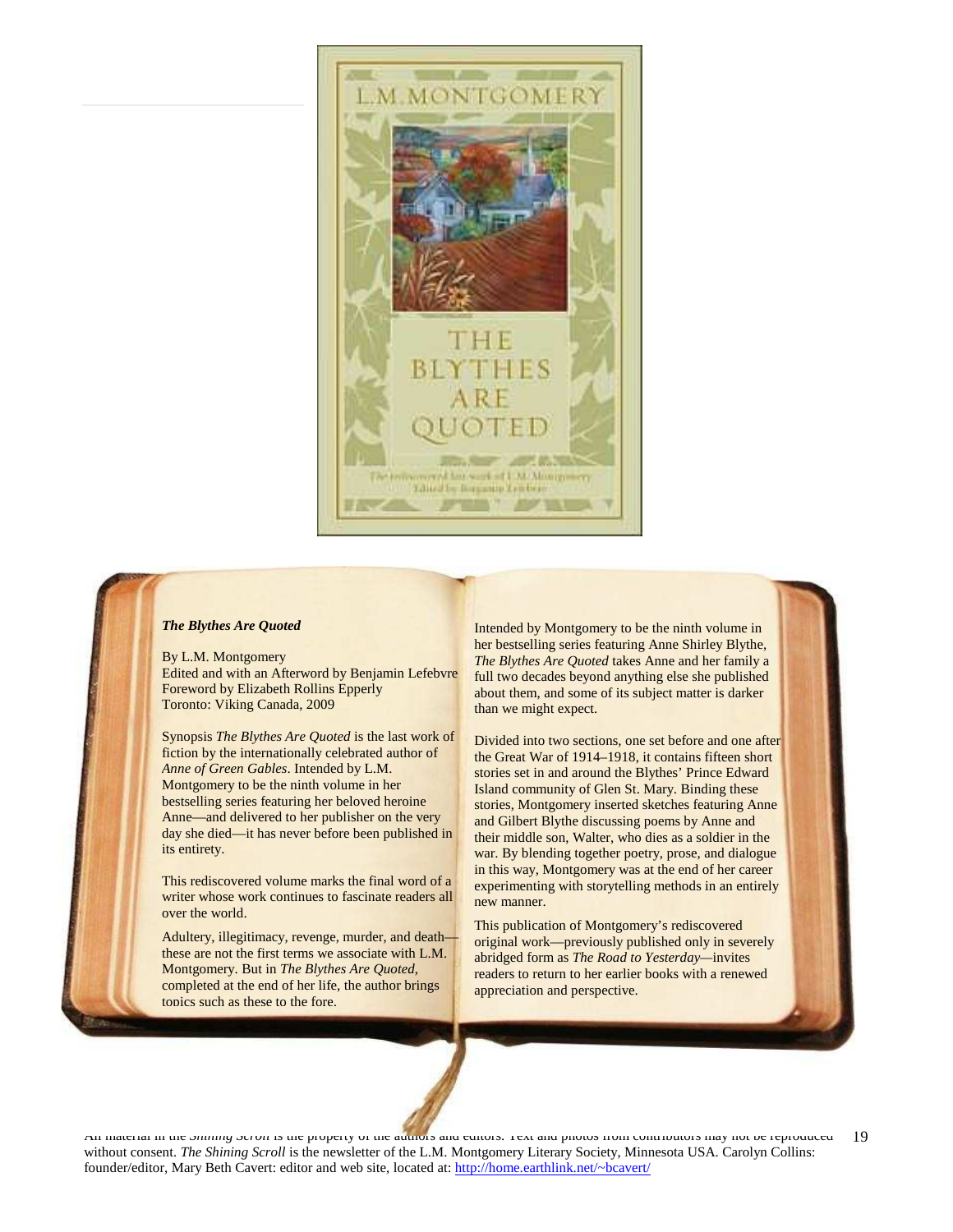#### **Part One**

The Piper (3) Some Fools and a Saint (5-67) Twilight at Ingleside (68-74) I Wish You (70-71) The Old Path Round the Shore (72-73) Guest Room in the Country (74) An Afternoon with Mr. Jenkins (75-87) The Second Evening (88-95) The New House (88-89) Robin Vespers (90-91) Night (92-93) Man and Woman (94-95) Retribution (96-113) The Third Evening (114-117) There Is a House I Love (114-115) Sea Song (116-117) The Twins Pretend (118-143) The Fourth Evening (144-145) To a Desired Friend (144-145)

Fancy's Fool (146-169) The Fifth Evening (170-175)

> Midsummer Day (170-172) Remembered (173-175)

A Dream Comes True (176-207) The Sixth Evening (208-214)

> Farewell to an Old Room (208-211) The Haunted Room (212-213) Song of Winter (214)

Penelope Struts Her Theories (215-252) The Seventh Evening (253-259)

> Success (253-255) The Gate of Dream (256-257) An Old Face (258-259)

The Reconciliation (260-266) The Cheated Child (267-311) Fool's Errand (312-324) The Pot and the Kettle (325-360)

#### **Part Two**

Another Ingleside Twilight (365-378)

Interlude (365-366) Come, Let Us Go (367-368) A June Day (369-370) Wind of Autumn (371-372) The Wild Places (373-374) For Its Own Sake (375) The Change (376-377) I Know (378)

Brother Beware (379-395) The Second Evening (396-404)

> The Wind (396-398) The Bride Dreams (399-402) May Song (403-404)

Here Comes the Bride (405-438) The Third Evening (439-444) The Parting Soul (439-440) My House (441-442) Memories (443-444)

A Commonplace Woman (445-475) The Fourth Evening (476-484)

> Canadian Twilight (476-477) Oh, We Will Walk with Spring Today (478-479) Grief (480-481) The Room (482-484)

The Road to Yesterday (485-501) Au Revoir (502-510)

> I Want (502-504) The Pilgrim (505-506) Spring Song (507-508) The Aftermath (509-510)

Afterword, by Benjamin Lefebvre (511-520)

A Note on the Text (521-522)

Acknowledgments (523)

Books by L.M. Montgomery (524-526)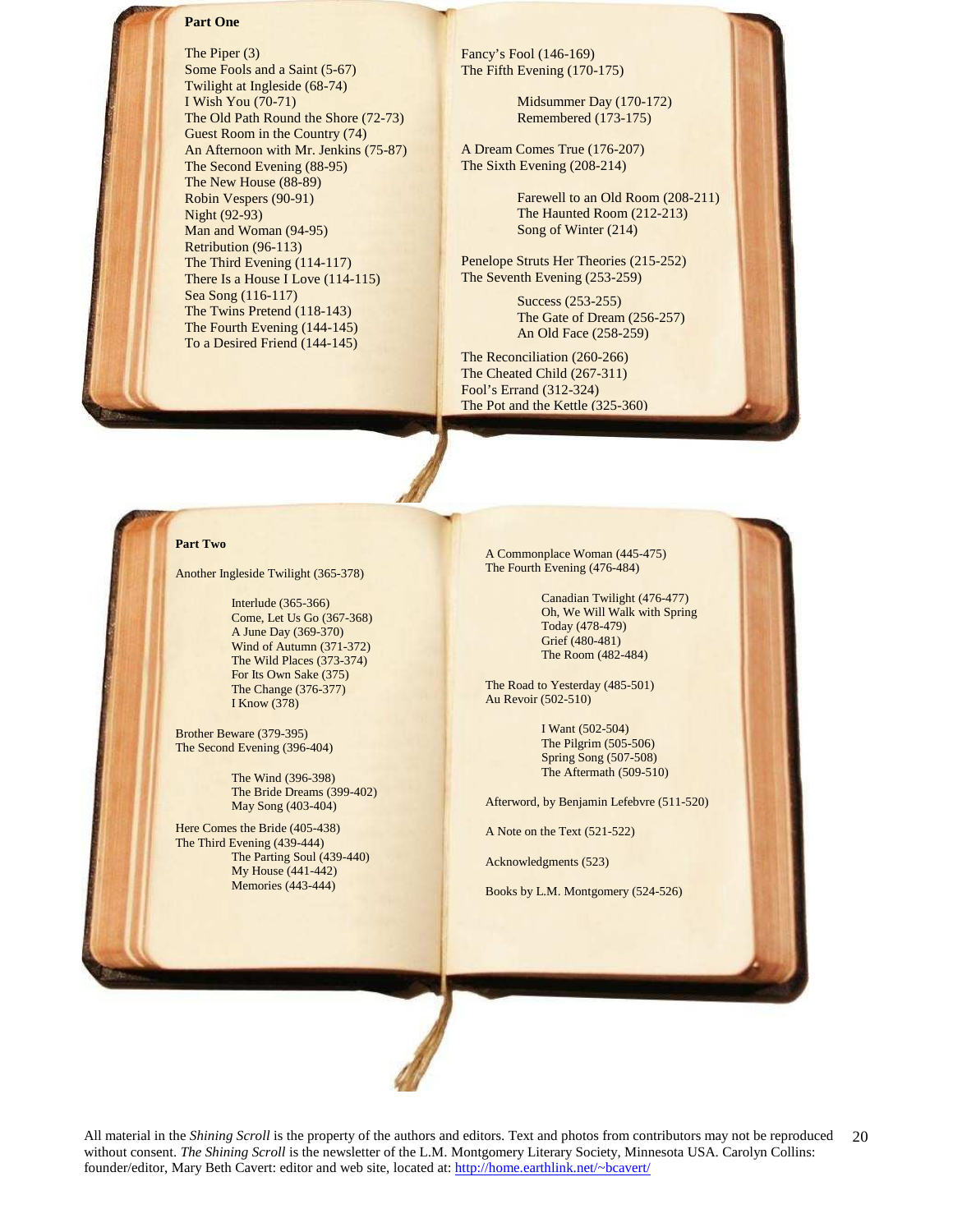# **More About Edith Russell**

By Christy Woster © 2009

I would like to thank the many readers of our newsletter for the interest in my article on L.M. Montgomery's friend, Edith Russell. I appreciate the positive feedback and the additional information that was sent my way. [Please refer to the December 2008 edition of The Shining Scroll for the original article entitled, "A Writer Forgotten: The Story of Edith Russell."]

Carol Dobson, who lives in Halifax, and is an expert in local history and genealogy, sent me this information regarding the Echo newspaper sponsoring a summer camp: "The Echo sponsored a summer camp in Cow Bay, that is a small community on the outskirts of Dartmouth and for many years there was a camp called Rainbow Haven that was sponsored by the Chronicle Herald...successor to the Echo. While the camp is closed, you can still go to Rainbow Haven Beach and the Horrid has a fund raiser each summer to help less fortunate kids go to summer camp."

Carolyn Kaye, also of Halifax passed along these interesting items regarding the summer camp: "I agree that it is nice that Elizabeth Epperly's book, Imagining Anne, contains some of Edith Russell's work, in particular "Two Pictures, A Fresh Air Sermon" about a child's life in the city and going to camp at Cow Bay, apparently sponsored by The Daily Echo. The Echo later became the Halifax Herald and Mail Star and the newspapers continued to sponsor disadvantaged children to attend a summer camp called Rainbow Haven at Cow Bay, not far from Dartmouth."

Carolyn also shared that her son is a huge fan of the author, Thomas Raddall, who Edith had written to. They both have read many of Raddall's books. Raddall was a schoolboy in Halifax at the time of the Halifax explosion and wrote a short story about his experience called "A Winters Tale". Carolyn generously sent me a copy of this story that she had found in the book, "Literary Halifax".

Janet Murray sent this intriguing information:

My first job after University was a summer job at what was then called the *Halifax Mail-Star*, it was descended from the Echo, and on the same street, and I assume the same building as the Echo had been. My boss was the strangest lady I had ever met -- her name was Miss Russell (I made the mistake of calling her Mrs. Russell one day, and she was quick to correct me). She was tall, very thin, and extremely unattractive, very haughty, and she dressed like a very refined bag lady. Although she was supposed to be the boss of our little department (The Women's Page) she only turned up once or twice a week. I am quite sure that her first name was Edith, although everyone called her "Miss Russell". This was in the summer of 1956; can it be that I had a brush with Montgomery, of which I was unaware?

Edith would have been 79 in 1956, so it seems unlikely that she would have still been working, however, due to financial difficulties it would have been possible that she needed to bring in income. I have been unable to find any further information on her work history, so it is another mystery to try and solve!

Another wonderful contribution was from Sandy Wagner. She visited the area of Dartmouth where Edith had lived and found the house at 22 Dahlia Street. She very kindly passed along this picture she took of Edith's house, which is still standing and appears to be well taken care of.

I really wanted to find some more examples of Edith's writings, so began searching for some of the periodicals that she had published in. Not knowing the dates of these short stories and poems made the search more difficult, but after much searching I was rewarded. I knew that Edith had won awards for five of her contributions to Our Dumb Animals, so I began there. Our Dumb Animals was first published in Boston on



June 2, 1868, and was monthly publication of the Massachusetts Society for the Prevention of Cruelty to Animals. In the August 1913 edition I found a short story by Edith, titled "The Sea Captain". It tells of a dog named Major who waits patiently for his master, an aged sea captain, to return from his sailing trips. How Major always knew the day his master would return was a mystery, but his intuition was always correct.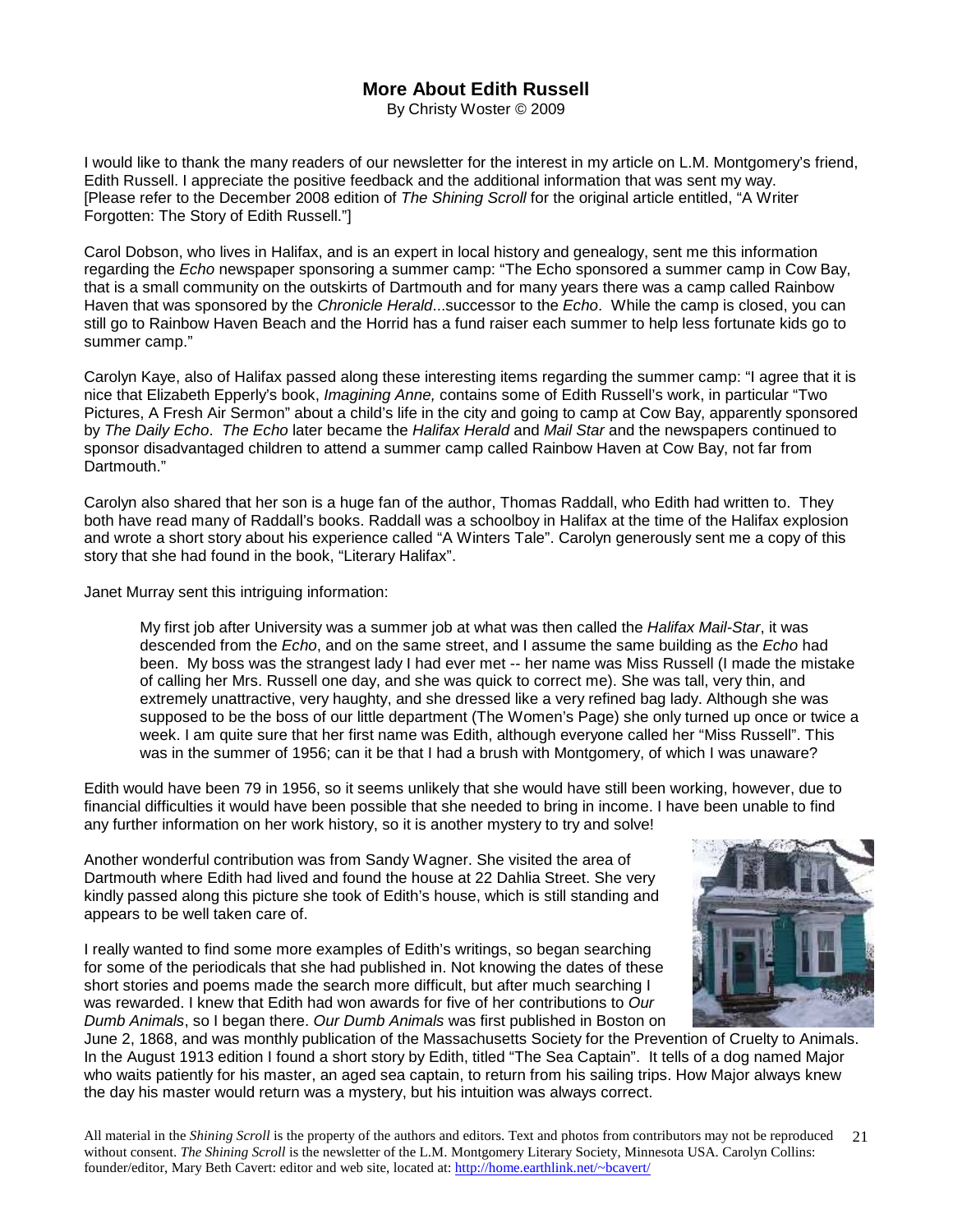In the March 1914 edition there is a short piece, titled "A Devoted Father" that tells of a mother canary's death, and the father bird taking over the care the three young baby birds. Another find was in the March 1915 edition, a rather gruesome story entitled "An Unlearned Lesson" which tells the tale of a young man who nearly dies of the fever, but recovers and on a beautiful fall day, goes hunting and kills a squirrel, much to the sadness of the squirrel's mate who laments, "Man, the destroyer, has been here, and has taken all that I held dear. The stranger might have gathered the glorious autumn leaves, or clumps of velvety moss, but no; he wanted life, and he took it at the expense of our happiness." The story states, "This was no tragedy in the opinion of the young sportsman whose life had been recently spared."

A surprising find was what I came across as I patiently paged through many copies of Our Dumb Animals. To my excitement in the December, 1920 publication, on page 108, a familiar name jumped out at me, L. M. Montgomery! Here I found a poem, entitled "The Gulls." I wasn't aware that any of Montgomery's work had been published in Our Dumb Animals, and according to the poem listing in the Russell Bibliography [item number 1232], it was known to be published in several other periodicals:



"The Gulls" was published in the Criterion, September, 1901 and also in the Waverley Magazine on July 19, 1902. It was also included in The Watchman.

Not an unknown work of Montgomery's, but an interesting publication to add to the bibliography.

It seems that Edith Russell and L. M. Montgomery crossed paths several times, Edith never achieving the fame of Montgomery, but certainly an interesting woman. Spotting a Montgomery poem in a new place is also a reminder that there are still many unknown publications were we might find some of Montgomery's work and so the search continues.

**~~~**

Russell, Ruth Weber, D.W. Russell, and Rea Wilmshurst. Lucy Maud Montgomery: A Preliminary Bibliography. Waterloo: University of Waterloo Library, 1986.

The Massachusetts Society for the Prevention of Cruelty to Animals. Our Dumb Animals. August 1913, March 1914, March 1915 and December 1920.

A special thank you to Carol Dobson, Carolyn Kaye, Janet Murray and Sandy Wagner for their interest and information.

The Shining Scroll. December 2008: "A Writer Forgotten: The Story of Edith Russell." http://lmmontgomeryliterarysociety.weebly.com/uploads/2/2/6/5/226525/shining\_scroll\_dec\_2008.pdf

Did you know that there is a place called Avonlea in Saskatchewan? In 1911, a new railroad line was connected to a community in an area called Sunshine Valley. A group of citizens chose a new name for their town and they selected "Avonlea" because of the popularity of Anne of Avonlea and because the author had relatives in the area.

# **Book Ends**

Christina Wyss Eriksson © 2009

Christina is a co-founder of the LM. Montgomery Literary Society and co-author, with Carolyn Strom Collins, of several books about Montgomery and other authors. Learn more at: http://www.inglesideimpressions.com/contactorder.html

The air was fresh and crisp, and little smoke-blue mists curled through the valleys and floated off from the hills. Anne of Green Gables. 1908.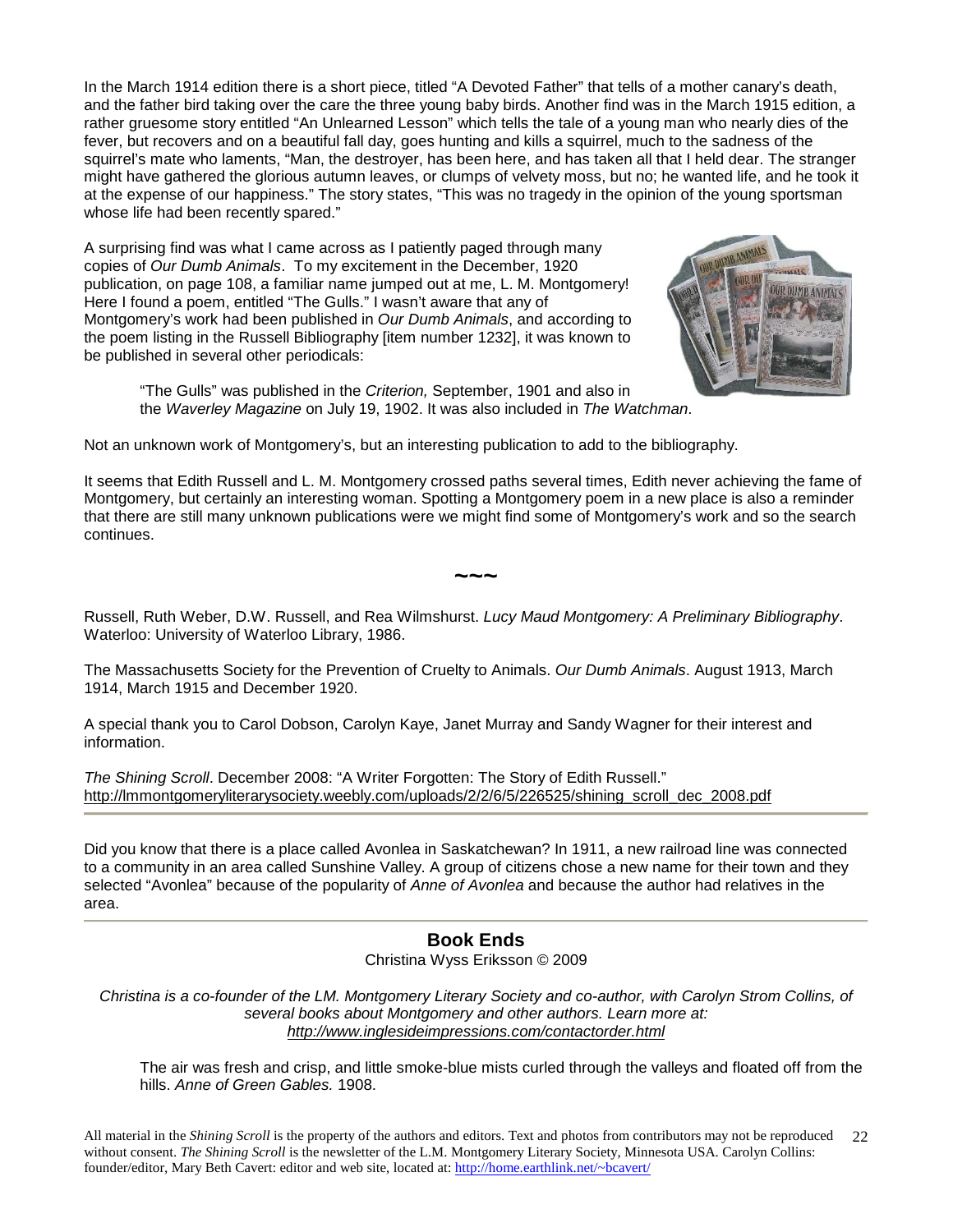The approach of Autumn seems to bring out the nesting instinct in me. I busily begin to prepare my home and gardens for the long cold winter to come. Indoors, I gather as many books as I can, and stack them in the corner by my bed, happy only when the tower reaches my pillow-top. I savor the anticipation of a crisp cool day, snug under an afghan, steaming mug of tea in hand, opening the covers of a new book to begin the familiar journey to an undiscovered world within.

The crickets sing in the evening as the brilliant colors dim outdoors and I know it is time to begin other household tasks as well. These time-honored rituals mark the change of seasons for me and provide continuity in my life. Here a few suggestions for preparing a cozy nest to reap a harvest of contentment.

Photograph the garden to record successes and less-than-happy results to aid in planning for next year. Clean and store garden tools, flowerpots, and outdoor furniture.

Purchase bulbs to plant in borders and to force indoors.

Gather remaining garden produce to freeze or can.

Plan a field trip to the Farmer's Market to fill in gaps in the harvest.

Dry bouquets of flowers like hydrangea for gifts and indoor decorations.

Cover garden beds with hay or leaves to protect them from the freeze and thaw cycles of winter. Replenish fragrant sachets in drawers and closets to discourage stow-away moths and add a pleasant scent.

Shop for extra candles and teas to add a warm glow during the hushed afternoons of sipping and reading. Plan an autumn tea for friends or book club members to discuss favorite books and suggest new publications. Serve Montgomery's recipe for butterscotch squares [see Aunt Maud's Recipe Book].

### **My Favorite Books for Autumn**

Anne of Ingleside by L.M. Montgomery Jane Eyre by Charlotte Bronte Lark Rise to Candleford by Flora Thompson How Reading Changed My Life by Anna Quindlen The Poetry of Robert Frost



#### **Notable Autumn Dates**

| Birthday of James Thompson, author of "The Seasons." Check out poetry.com for this<br>and other autumnal poetry.                                                                                                 |
|------------------------------------------------------------------------------------------------------------------------------------------------------------------------------------------------------------------|
| The first day of autumn. Celebrate by taking a nature walk with a friend down your own<br>"Lover's Lane" to catch the first crimson and gold hues in the whispering trees.                                       |
| Birthday of Kate Douglas Wiggins, author of Rebecca of Sunnybrook Farm. Do you have<br>any of her books in your Kindred Spirits collection? Is a trip to Half-Price books in order to<br>find vintage treasures? |
| All Hallow's Eve. Carve and light a pumpkin for the doorstep. Little ghoulies and ghosties<br>will be about. Treat them with ribbon-tied bundles of goodies.                                                     |
| All Soul's Day. Light a votive and say a quiet prayer in remembrance of loved ones who<br>have gone ahead to dwell in celestial halls.                                                                           |
| Place three kernels of corn next to each plate and ask diners to share three things for<br>which they are thankful.                                                                                              |
| L.M. Montgomery's Birthday! Make her recipe for Applesauce Cake [in Aunt Maud's<br>Recipe Book] and thank her for the many hours of reading pleasure she has given to all<br>of us.                              |
|                                                                                                                                                                                                                  |

Oh it's delightful to have ambitions … And there never seems to any end to them – that's the best of it. Just as soon as you attain one ambition you see another one glittering higher up still. It does make life so interesting. Anne of Green Gables.1908: 392.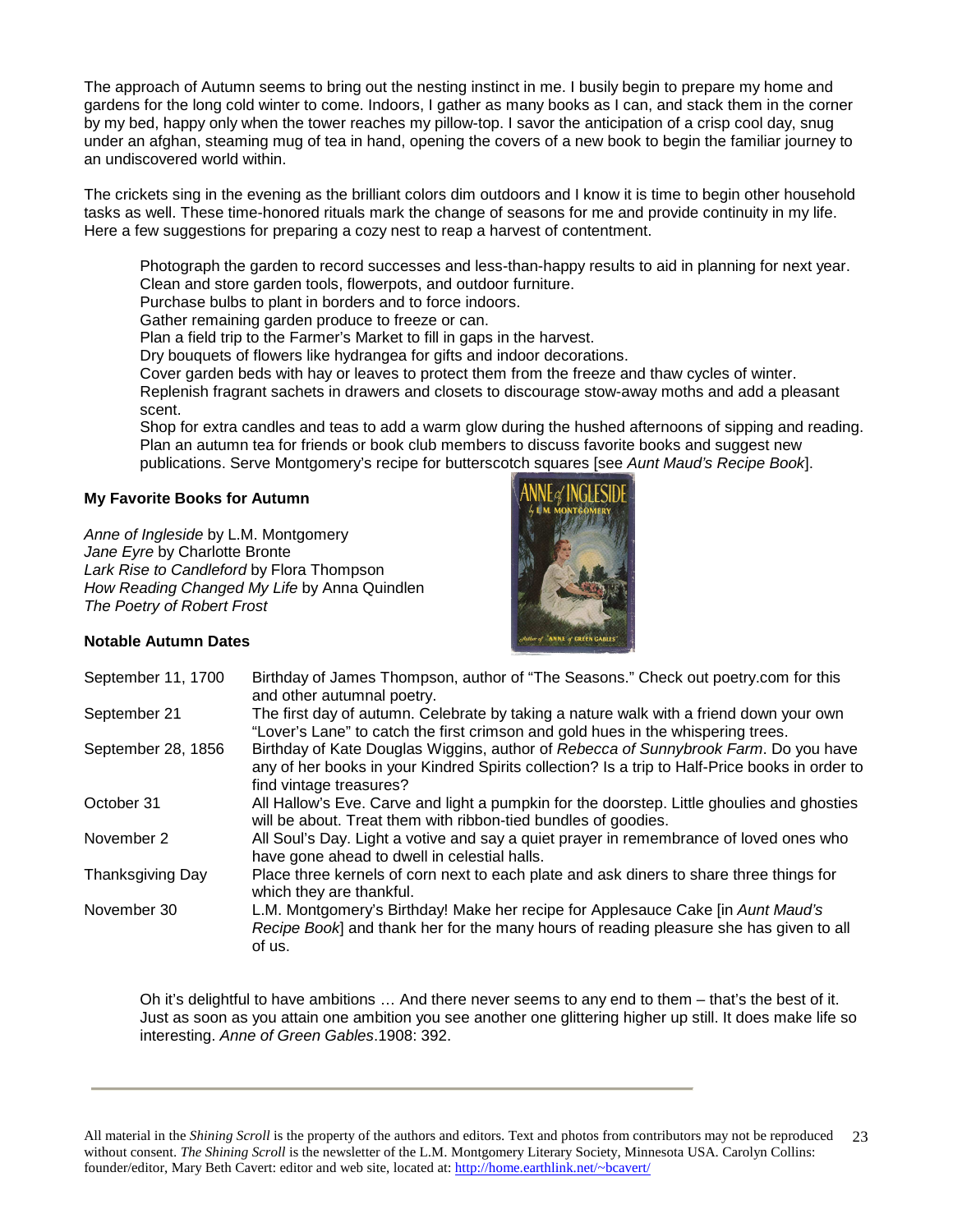# **Collectors' Corner**

Our Literary Society also includes many avid collectors who are always on the look out for L M Montgomery items to add to their collections. Here are two newly found items that we would like to share with our readers.

Christy Woster identified a poem that, according to Lucy Maud Montgomery: A Preliminary Bibliography, was found only in scrapbooks and manuscripts. The poem, "In An Autumn Road" was in the October 16, 1909, issue of The Lethbridge Daily Herald, Lethbridge, Alberta. According to the Bibliography (pages 120 and 121): " Poems on this list are found either in the scrapbooks or in the manuscript 'The Blythes Are Quoted', including those poems where the periodical source has been given in the scrapbooks, but which we have been unable to verify." Number 1584, "In An Autumn Road" was found in scrapbook 8, but publication information was not known.

What fun to find the poem in an Alberta newspaper from the same year that Anne of Avonlea was published.

## **In An Autumn Road**

L. M. Montgomery

 Babble of brook in the midnoon hush Over the sunwarm valley reaches, And a west wind overhead in the beeches Comes now with a sigh and now with a rush, And now as soft as the down of a thistle, Croons to itself in the grasses gray, A foil to the rollicking joyous whistle Of an unseen robin adown the way Where the boughs are thick and the light is dim. Sure he must be a merry fellow, So blithe in his tuneful note and mellow That my heart sings out, too, and answers him!

 What a wealth of witch's gold is here To be had for the quest, and falling faster Golden rod and the pale, sweet aster Letter the passing of the year In all the ways where my free feet follow; And with the wind's all sudden stir From the little dreamy, sunny hollow Comes the breath of pine and dying fir And ferns frost-bitten on hill and wold, Subtle it is as incense drifting From some pale priestess hand uplifting The potent fumes in a censer old!



Cavendish, P. E. I.

The second find was collaboration by Carolyn Collins, Mary Beth Cavert and Christy Woster. This interesting discovery that was found in The Modern Priscilla magazine of April, 1903. On page 21 is a picture of a netted doily with instructions for making it by L. M. Montgomery. She was well known to be very good at handiwork (many crocheted items that Maud made are held in the archives at Guelph). Helen Salmon of Guelph was kind enough to look through the collection for us, but did not find a doily that matched this one. Perhaps someone who has some of Maud's handiwork in their own collection has this very doily, and could then verify that this netted doily pattern was an original creation submitted by our own L. M. Montgomery. Those of you who still do this oldfashioned handiwork should give the pattern a try; we would love to see a finished one!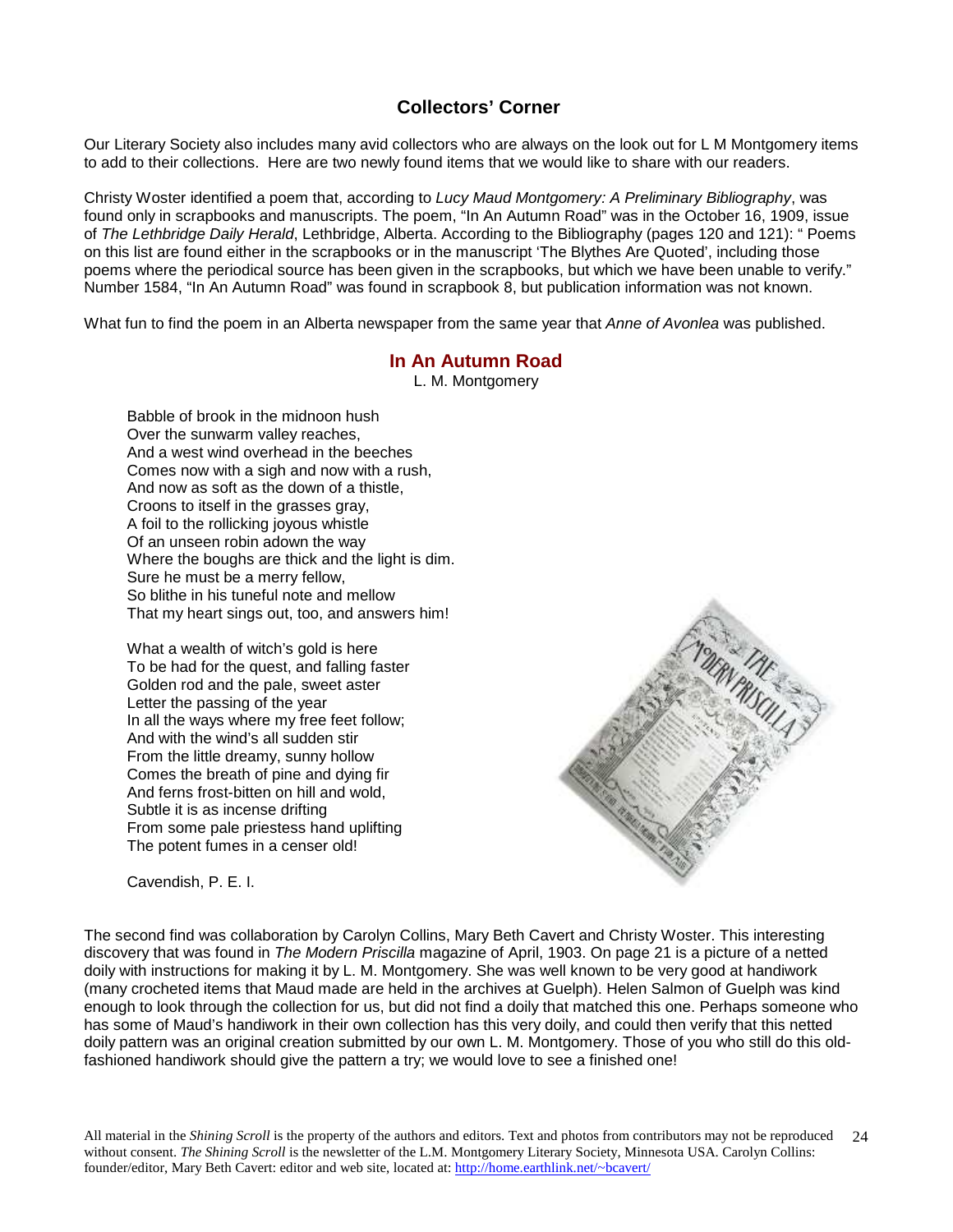

[Note] In the next edition of The Shining Scroll, we will print a paper by Pamela Hancock on The Symbolism of Needlework and Textile Arts in the Anne series of Books by Lucy Maud Montgomery. Other features will be:

- $\triangleright$  International Anne special articles about Montgomery and the culture of Japan, the range of international visitors to Anne sites, reports on the 2009 conference on Montgomery in Sweden**,**  L.M. Montgomery — Writer of the World.
- A behind the scenes report on the making of **The Blythes Are Quoted**.
- $\triangleright$  News from the Montgomery sites in Leaskdale, Ontario and an article on the Leaskdale soldier in the Rainbow Valley dedication.
- Updates on the activities of the L.M. Montgomery Literary Society.
- $\triangleright$  News from Prince Edward Island.
- $\triangleright$  New book releases.
- Follow up to the article (in The Shining Scroll 2008) on the artifacts in Imagining Anne: The Island Scrapbooks of L.M. Montgomery